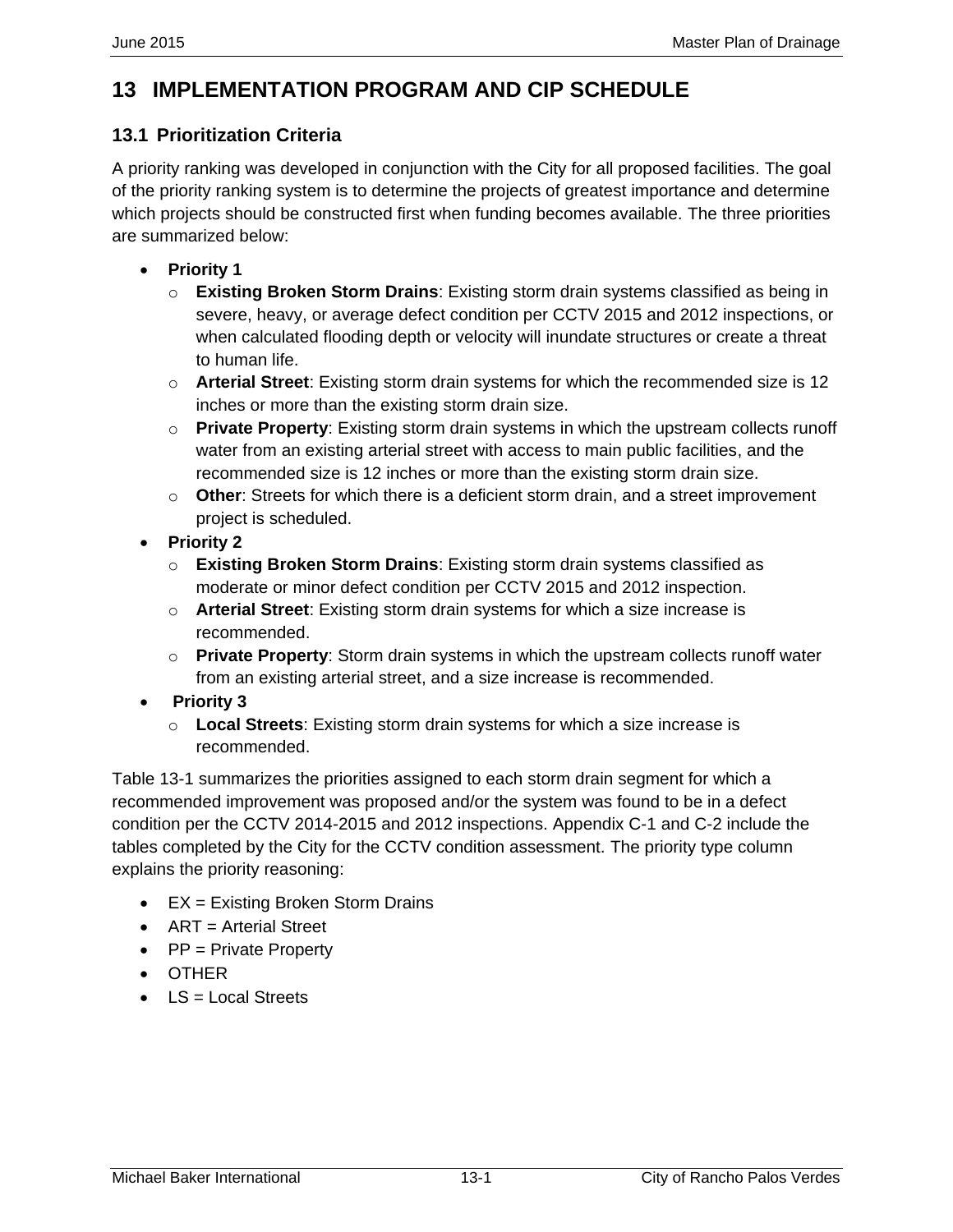|                |                                           |                                   |            |                     |                           |                                       | Table 13-1: Prioritization Pipes to be Improved |                 |                                |                                 |
|----------------|-------------------------------------------|-----------------------------------|------------|---------------------|---------------------------|---------------------------------------|-------------------------------------------------|-----------------|--------------------------------|---------------------------------|
| System         | <b>Upstream</b><br><b>Structure</b><br>ID | Downstream<br><b>Structure ID</b> | Pipe<br>ID | <b>Atlas</b><br>Map | Size (in)                 | <b>Existing Proposed</b><br>Size (in) | <b>Street</b>                                   | <b>Priority</b> | <b>Priority</b><br><b>Type</b> | <b>CCTV</b><br><b>Condition</b> |
|                |                                           |                                   |            |                     | <b>Ocean South South</b>  |                                       |                                                 |                 |                                |                                 |
|                | CB0973                                    | CB0972                            | SD0309     |                     | 18                        | 24                                    |                                                 |                 |                                |                                 |
| 1              | CB0972                                    | MC0971                            | SD0315     | 13C                 | 18                        | 24                                    | Amber Sky Drive                                 | 1               | EX                             | Severe                          |
| $\overline{2}$ | CB0977                                    | OS0976                            | SD0316     | 13D                 | 18                        | 24                                    | Oceanaire Drive                                 | $\mathbf{1}$    | EX                             | Severe                          |
|                | CB3456                                    | GB3458                            | SD2466     |                     | 24                        | 30                                    |                                                 |                 |                                |                                 |
|                | GB3458                                    | TS19313                           | SD13126    |                     | 30                        | 36                                    | Palos Verdes Drive<br>South at Pepertree        |                 |                                |                                 |
| 3              | TS19313                                   | JS4019                            | SD18731    | 24C                 | 24                        | 36                                    | <b>Drive</b>                                    | 1               | EX-ART                         | Heavy                           |
|                | JS4019                                    | OS19712                           | SD3824     |                     | 24                        | 36                                    |                                                 |                 |                                |                                 |
| 4              | IS54000                                   | JS54001                           | SD52000    | 24C                 |                           | 24                                    | Palos Verdes Drive                              | 1               | ART                            |                                 |
|                | JS54001                                   | OS54002                           | SD52001    |                     |                           | 24                                    | South                                           |                 |                                |                                 |
|                |                                           |                                   |            |                     |                           | <b>Ocean South South - CCTV</b>       |                                                 |                 |                                |                                 |
|                | JS03292                                   | MH00996                           |            |                     | 30                        |                                       |                                                 |                 |                                |                                 |
| 5              | IS03291                                   | JS03292                           |            | 13C                 | 30                        |                                       | Crenshaw Boulevard                              | 1               | EX                             | Severe                          |
|                | CB00990                                   | GB02204                           |            |                     | 18                        |                                       |                                                 |                 |                                |                                 |
| 6              | GB02204                                   | MH00996                           |            | 13C                 | 18                        |                                       | Crenshaw Boulevard                              | 1               | EX                             | Heavy                           |
|                |                                           |                                   |            |                     | <b>Ocean South East A</b> |                                       |                                                 |                 |                                |                                 |
|                | TS7317                                    | MH1912                            | SD3035     |                     | 42                        | 48                                    |                                                 |                 |                                |                                 |
|                | MH1912                                    | GB1913                            | SD0741     |                     | 36                        | 48                                    |                                                 |                 |                                |                                 |
|                | GB1913                                    | GB1911                            | SD0740     |                     | 36                        | 48                                    |                                                 |                 |                                |                                 |
|                | GB1911                                    | MH0507                            | SD0738     |                     | 36                        | 48                                    |                                                 |                 |                                |                                 |
| $\mathbf{1}$   | MH0507                                    | GB1910                            | SD0737     | 25C                 | 36                        | 48                                    | <b>Dauntless Drive</b>                          | 3               | LS                             |                                 |
|                | GB1910                                    | JS3425                            | SD2414     |                     | 36                        | 48                                    |                                                 |                 |                                |                                 |
|                | JS3425                                    | GB1909                            | SD2415     |                     | 36                        | 48                                    |                                                 |                 |                                |                                 |
|                | GB1909                                    | MH0516                            | SD0736     |                     | 36                        | 48                                    |                                                 |                 |                                |                                 |
|                | GB1919                                    | GB0517                            | SD0753     |                     | 30                        | 36                                    |                                                 |                 |                                |                                 |
| $\overline{2}$ | GB0517                                    | JS1918                            | SD0754     | 25C                 | 30                        | 36                                    | <b>Schooner Drive</b>                           | 3               | LS                             | Good                            |
|                | JS1918                                    | MH0516                            | SD0750     |                     | 30                        | 36                                    |                                                 |                 |                                |                                 |
|                | JS1947                                    | JS1948                            | SD0783     |                     | 45                        | 60                                    |                                                 |                 |                                |                                 |
|                | JS1948                                    | JS3614                            | SD3422     |                     | 45                        | 60                                    |                                                 |                 |                                |                                 |
| 3              | JS3614                                    | TS0514                            | SD0784     | 28A                 | 45                        | 60                                    | Schooner Drive                                  | 1               | <b>ART</b>                     |                                 |
|                | TS0514                                    | MH0489                            | SD0755     |                     | 48                        | 60                                    |                                                 |                 |                                |                                 |
|                | MH0489                                    | OS0513                            | SD0530     |                     | 48                        | 60                                    |                                                 |                 |                                |                                 |
|                | GB2648                                    | GB2649                            | SD1685     |                     | 18                        | 24                                    |                                                 |                 |                                |                                 |
| 4              | GB2649                                    | JS2650                            | SD1686     | 25D                 | 18                        | 24                                    | Ganado Drive                                    | 3               | LS                             |                                 |
|                | JS2650                                    | GB0418                            | SD1688     |                     | 18                        | 24                                    |                                                 |                 |                                |                                 |
|                | GB0418                                    | OS0417                            | SD1687     |                     | 18                        | 24                                    |                                                 |                 |                                |                                 |
|                | CB3134                                    | GB3135                            | SD2128     |                     | 18                        | 24                                    |                                                 |                 |                                |                                 |
| 5              | GB3135                                    | GB3137                            | SD2129     | 28A                 | 18                        | 24                                    | Maritime Road                                   | 3               | LS                             |                                 |
|                | GB3137                                    | GB3136                            | SD2130     |                     | 18                        | 24                                    |                                                 |                 |                                |                                 |
|                | GB3136                                    | OS3138                            | SD2131     |                     | 18                        | 24                                    |                                                 |                 |                                |                                 |
| 6              | GB4914                                    | OS4031                            | SD3830     | 24D                 | 48                        | 60                                    | Seawall Road                                    | 3               | LS                             |                                 |
|                | CB0389                                    | CB0411                            | SD3038     | 26C                 | 21                        | 30                                    |                                                 | $\overline{2}$  | EX                             | Light                           |
|                | CB0411                                    | GB0410                            | SD3039     |                     | 21                        | 30                                    | Casilina Drive and                              |                 |                                |                                 |
| $\overline{7}$ | GB0410                                    | GB2375                            | SD1332     | 25D                 | 18                        | 30                                    | Hawksmoor Drive                                 | $\mathbf{1}$    | EX                             | Severe                          |
|                | GB2375                                    | MH0409                            | SD1333     |                     | 18                        | 30                                    |                                                 |                 |                                |                                 |
|                | MH0409                                    | MH2371                            | SD1326     |                     | 27                        | $30\,$                                |                                                 |                 |                                |                                 |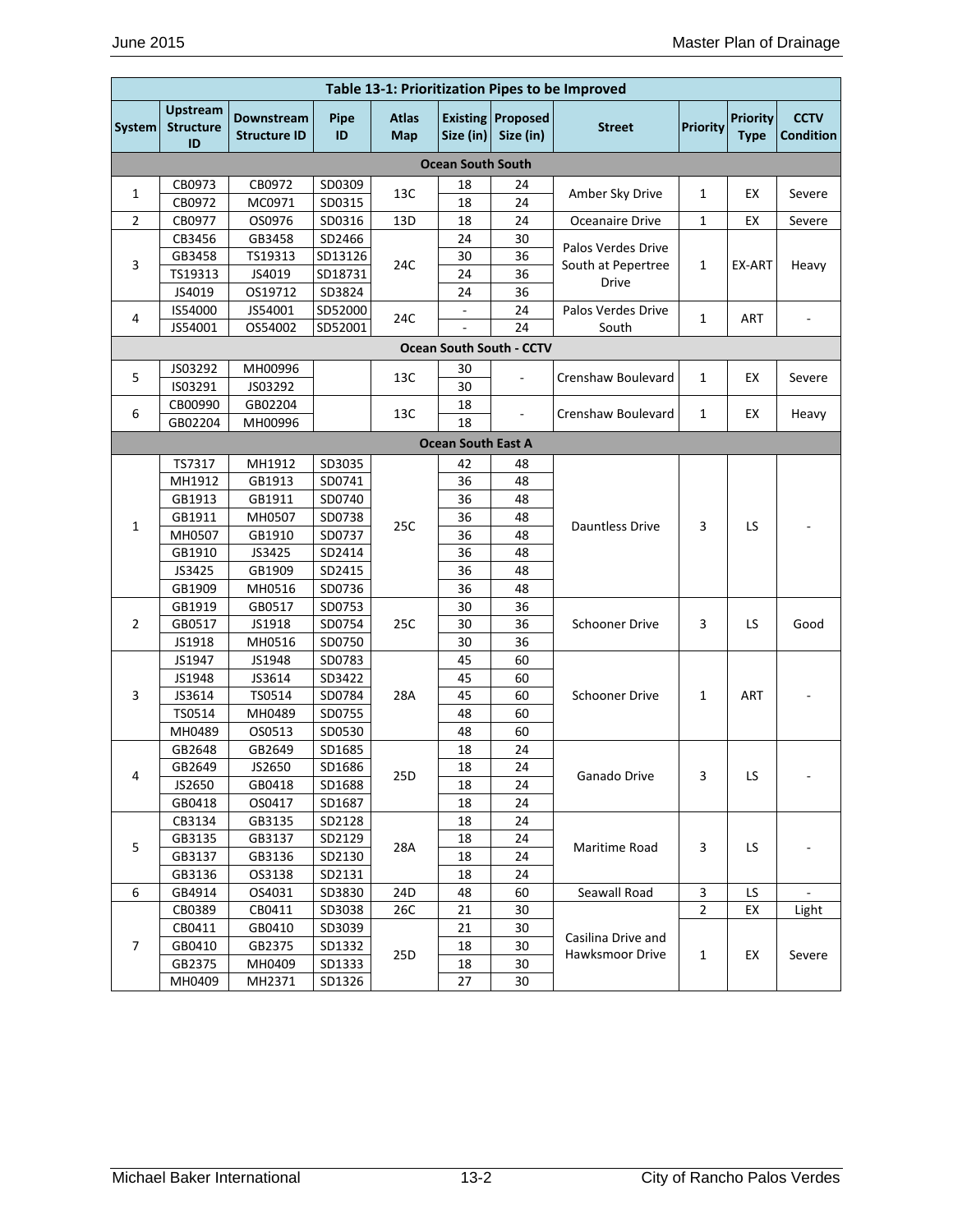|                          | Table 13-1: Prioritization Pipes to be Improved |                                   |            |                     |                           |                                       |                         |                 |                                |                          |
|--------------------------|-------------------------------------------------|-----------------------------------|------------|---------------------|---------------------------|---------------------------------------|-------------------------|-----------------|--------------------------------|--------------------------|
| System                   | <b>Upstream</b><br><b>Structure</b><br>ID       | Downstream<br><b>Structure ID</b> | Pipe<br>ID | <b>Atlas</b><br>Map | Size (in)                 | <b>Existing Proposed</b><br>Size (in) | <b>Street</b>           | <b>Priority</b> | <b>Priority</b><br><b>Type</b> | <b>CCTV</b><br>Condition |
|                          |                                                 |                                   |            |                     | <b>Ocean South East B</b> |                                       |                         |                 |                                |                          |
|                          | IS0095                                          | CB0093                            | SD0443     |                     | 18                        | 24                                    |                         |                 |                                |                          |
|                          | CB0093                                          | MH0094                            | SD2616     |                     | 18                        | 24                                    |                         |                 |                                |                          |
| $\mathbf{1}$             | MH0094                                          | MH0092                            | SD0448     | 26A                 | 18                        | 24                                    | <b>Crest Road</b>       | $\overline{2}$  | PP                             |                          |
|                          | MH0092                                          | OS3564                            | SD2617     |                     | $2 \times 1.2$            | $4 \times 2$                          |                         |                 |                                |                          |
|                          | GB34124                                         | MH0075                            | SD0473     |                     | 21                        | 30                                    |                         |                 |                                |                          |
|                          | MH0075                                          | JS0076                            | SD0474     |                     | 21                        | 30                                    |                         |                 |                                |                          |
|                          | JS0076                                          | MH0074                            | SD0476     |                     | 21                        | 30                                    |                         |                 |                                |                          |
|                          | MH0074                                          | GB34125                           | SD32740    |                     | 21                        | 30                                    |                         |                 |                                |                          |
| $\overline{2}$           | GB34125                                         | GB34126                           | SD32741    | 26C                 | 21                        | 30                                    | Dianora Drive and       | $\overline{2}$  | ART-PP                         | Good                     |
|                          | GB34126                                         | GB34127                           | SD0479     |                     | 21                        | 30                                    | Crest Road              |                 |                                |                          |
|                          | GB34127                                         | MH0073                            | SD32742    |                     | 24                        | 30                                    |                         |                 |                                |                          |
|                          | MH0073                                          | CB0067                            | SD0480     |                     | 24                        | 36                                    |                         |                 |                                |                          |
|                          | CB0067                                          | OS0072                            | SD32732    |                     | 24                        | 36                                    |                         |                 |                                |                          |
|                          | IS0967                                          | GB0333                            | SD0540     |                     | 18                        | 24                                    |                         |                 |                                |                          |
|                          | GB0333                                          | SD2322                            | SD1257     |                     | 21                        | 24                                    | Palos Verdes Drive      |                 |                                |                          |
| 3                        | SD2322                                          | TS2321                            | SD1256     | 27A                 | 21                        | 24                                    | East                    | $\overline{2}$  | ART                            |                          |
|                          | TS2321                                          | MH0332                            | SD1261     |                     | 21                        | 24                                    |                         |                 |                                |                          |
| 4                        | CB36128                                         | CB36129                           | SD35141    | 27A                 | 18                        | 24                                    | Tarapaca Road           | 3               | LS                             | $\overline{\phantom{a}}$ |
|                          |                                                 |                                   |            |                     |                           | <b>Ocean South East - CCTV</b>        |                         |                 |                                |                          |
| $\mathbf{1}$             | CB0369                                          | JS0392                            |            | 28A                 | 18                        | ÷,                                    | Seacliff Drive          | 1               | EX                             | Severe                   |
|                          | IS2436                                          | TS3466                            |            |                     | 30                        |                                       |                         |                 |                                |                          |
|                          | TS3466                                          | JS2437                            |            |                     | 30                        |                                       |                         |                 |                                |                          |
| $\overline{2}$           | JS2437                                          | JS2438                            |            | 25A & C             | 30                        |                                       | <b>Forrestal Drive</b>  | $\mathbf{1}$    | EX                             | Severe                   |
|                          | JS2438                                          | MH2439                            |            |                     | 30                        |                                       |                         |                 |                                |                          |
|                          | IS0519                                          | TS3468                            |            |                     | 30                        |                                       |                         |                 |                                |                          |
|                          | TS3468                                          | JS2434                            |            |                     | 30                        |                                       |                         |                 |                                |                          |
| 3                        | JS2434                                          | JS2435                            |            | 25A & C             | 30                        |                                       | <b>Forrestral Drive</b> | 1               | EX                             | Average                  |
|                          | JS2435                                          | MH3467                            |            |                     | 30                        |                                       |                         |                 |                                |                          |
|                          | CB0296                                          | GB0297                            |            |                     | 24                        |                                       |                         |                 |                                |                          |
| 4                        | GB0297                                          | GB1906                            |            | 27A                 | 24                        |                                       | Tarapaca Road           | 1               | EX                             | Average                  |
|                          | GB1906                                          | OS0298                            |            |                     | 24                        |                                       |                         |                 |                                |                          |
| 5                        | CB3198                                          | CB3199                            |            | 25A                 | 24                        | $\overline{\phantom{a}}$              | <b>Intrepid Drive</b>   | 1               | EX                             | Moderate                 |
| 6                        | CB0085                                          | CB0084                            |            | 26C                 | 18                        | $\overline{\phantom{a}}$              | Lucania Drive           | 1               | EX                             | Moderate                 |
| $\overline{\phantom{a}}$ | CB0079                                          | MH0082                            |            | 26C                 | 18                        | ÷                                     | Deluna Drive            | 1               | EX                             | Moderate                 |
|                          | CB0300                                          | MH0301                            |            |                     | 24                        |                                       |                         |                 |                                |                          |
| 8                        | MH0301                                          | GB3429                            |            | 27A                 | 24                        |                                       | San Ramon Drive         | 1               | EX                             | Moderate                 |
|                          | GB3429                                          | OS0302                            |            |                     | 24                        |                                       |                         |                 |                                |                          |
| 9                        | MH3521                                          | MH3467                            |            | 25A & C             | 30                        | $\overline{\phantom{a}}$              | <b>Forrestal Drive</b>  | $\mathbf{1}$    | EX                             | Heavy                    |
| 10                       | CB0080                                          | CB0079                            |            | 26C                 | 18                        | $\overline{\phantom{a}}$              | Deluna Drive            | $\overline{2}$  | EX                             | Light                    |
|                          | IS43325                                         | IS43324                           |            |                     | 24                        |                                       |                         |                 |                                |                          |
|                          | IS0064                                          | IS34136                           |            |                     | 24                        |                                       |                         |                 |                                |                          |
| 11                       | MH0066                                          | JS34137                           |            | 26C                 | 24                        |                                       | Crestridge Road         | $\overline{2}$  | EX-ART                         | Light                    |
|                          | JS34137                                         | CB34138                           |            |                     | 24                        |                                       |                         |                 |                                |                          |
|                          | CB34138                                         | IS0065                            |            |                     | 24                        |                                       |                         |                 |                                |                          |
| 12                       | CB3199                                          | JS3200                            |            | 25A                 | 24                        | $\Box$                                | Intrepid Drive          | $\overline{2}$  | EX                             | Light                    |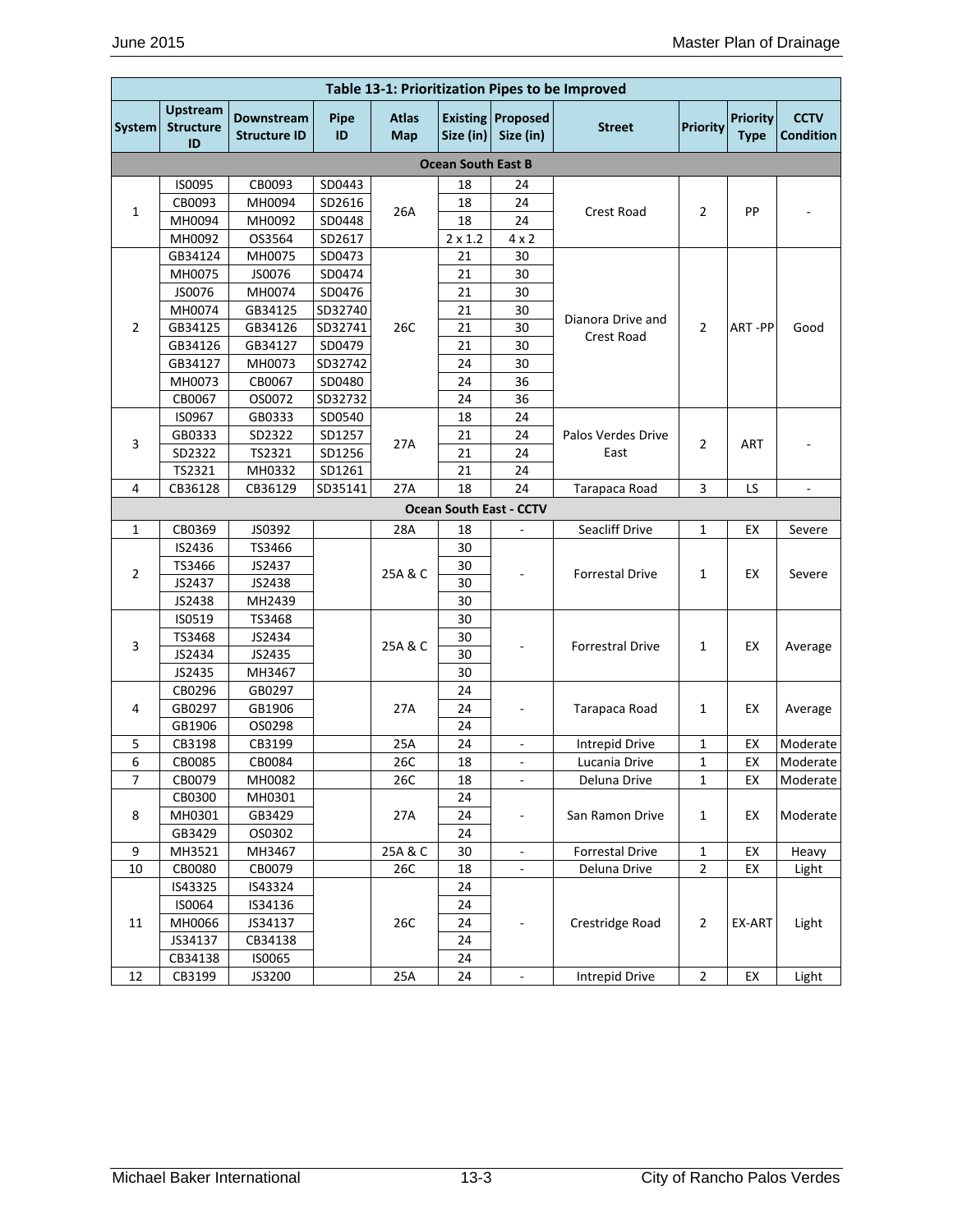|                | Table 13-1: Prioritization Pipes to be Improved |                                   |                    |                     |                         |                                       |                                          |                 |                                |                                 |
|----------------|-------------------------------------------------|-----------------------------------|--------------------|---------------------|-------------------------|---------------------------------------|------------------------------------------|-----------------|--------------------------------|---------------------------------|
| System         | <b>Upstream</b><br><b>Structure</b><br>ID       | Downstream<br><b>Structure ID</b> | Pipe<br>ID         | <b>Atlas</b><br>Map | Size (in)               | <b>Existing Proposed</b><br>Size (in) | <b>Street</b>                            | <b>Priority</b> | <b>Priority</b><br><b>Type</b> | <b>CCTV</b><br><b>Condition</b> |
|                |                                                 |                                   |                    |                     | <b>Ocean South West</b> |                                       |                                          |                 |                                |                                 |
|                | GB1743                                          | IS0549                            | SD3266             |                     | 30                      | 42                                    | Palos Verdes Drive                       |                 |                                |                                 |
| 1              | IS0549                                          | MH41325                           | SD3002             | 22B                 | 24                      | 42                                    | South                                    | $\mathbf{1}$    | ART                            |                                 |
|                | MH41325                                         | MH13709                           | SD2999             |                     | 24                      | 42                                    |                                          |                 |                                |                                 |
| 2              | MH0675                                          | GB0674                            | SD0745             | 23B                 | 36                      | 48                                    | <b>Arrowroot Lane</b>                    | 3               | LS                             | Good                            |
|                | GB0674                                          | OS0673                            | SD0426             |                     | 36                      | 48                                    |                                          |                 |                                |                                 |
|                | CB0552                                          | MH0554                            | SD2994             |                     | 18                      | 24                                    |                                          |                 |                                |                                 |
|                | MH0554                                          | MH0553                            | SD3001             | 22B                 | 18                      | 24                                    |                                          |                 |                                |                                 |
|                | MH0553                                          | MH25729                           | SD42740            |                     | 18<br>18                | 24<br>24                              |                                          |                 |                                |                                 |
| 3              | MH25729<br>MH36518                              | MH36518<br>MH36519                | SD35532<br>SD35533 |                     | 18                      | 24                                    | Palos Verdes Drive<br>South Terranea Way | $\overline{2}$  | <b>ART</b>                     |                                 |
|                | MH36519                                         | MH25741                           | SD25547            |                     | 18                      | 24                                    |                                          |                 |                                |                                 |
|                | MH25741                                         | MH36520                           | SD25560            | 22 <sub>D</sub>     | 18                      | 24                                    |                                          |                 |                                |                                 |
|                | MH36520                                         | MH25730                           | SD35534            |                     | 18                      | 24                                    |                                          |                 |                                |                                 |
|                | IS40930                                         | JS25771                           | SD39944            |                     | 18                      | 24                                    |                                          |                 |                                |                                 |
|                | JS25771                                         | MH36522                           | SD35535            |                     | 18                      | 24                                    |                                          |                 |                                |                                 |
| 4              | MH36522                                         | MH36523                           | SD35536            | 22D                 | 18                      | 24                                    | Terranea Way                             | 3               | LS                             |                                 |
|                | MH36523                                         | MH36521                           | SD25589            |                     | 18                      | 24                                    |                                          |                 |                                |                                 |
|                | MH36521                                         | MH25770                           | SD35537            |                     | 18                      | 24                                    |                                          |                 |                                |                                 |
| 5              | CB1065                                          | CB1064                            | SD1729             |                     | 24                      | 30                                    |                                          | $\overline{2}$  |                                |                                 |
|                | CB1064                                          | CB1063                            | SD1730             | 12D                 | 24                      | 30                                    | Crest Road                               |                 | ART                            |                                 |
|                |                                                 |                                   |                    |                     |                         | <b>Ocean South West - CCTV</b>        |                                          |                 |                                |                                 |
| 6              | CB0679                                          | JS3538                            |                    | 23A                 | 18                      | ÷,                                    | Seacove Drive                            | 1               | EX                             | Severe                          |
|                | CB2911                                          | GB2913                            |                    |                     | 18                      |                                       |                                          |                 |                                |                                 |
| $\overline{7}$ | GB2913                                          | GB2914                            |                    | 19A                 | 18                      |                                       | <b>Rhone Drive</b>                       | 1               | EX                             |                                 |
|                | GB2914                                          | GB2915                            |                    |                     | 18                      |                                       |                                          |                 |                                | Severe                          |
|                | GB2915                                          | MH2910                            |                    |                     | 18                      |                                       |                                          |                 |                                |                                 |
|                | MH1619                                          | GB1900                            |                    |                     | 24                      |                                       |                                          |                 |                                |                                 |
|                | GB1900                                          | GB1899                            |                    |                     | 24                      |                                       |                                          |                 |                                |                                 |
| 8              | GB1899                                          | GB1897                            |                    | 19C                 | 24                      |                                       | Marne Drive                              | 1               | EX                             | Severe                          |
|                | GB1897                                          | GB1898                            |                    |                     | 24                      |                                       |                                          |                 |                                |                                 |
|                | GB1898                                          | GB1896                            |                    |                     | 24                      |                                       |                                          |                 |                                |                                 |
|                | GB1896                                          | OS0720                            |                    |                     | 24                      |                                       |                                          |                 |                                |                                 |
| 9              | CB0739                                          | MH0741                            |                    | 20B                 | 24                      | $\overline{\phantom{a}}$              | Alta Vista Drive                         | 1               | EX                             | Average                         |
| 10             | CB3552                                          | MH3550                            |                    | 23A                 | 18                      |                                       | Palos Verdes Drive<br>South              | 1               | EX-ART                         | Average                         |
| 11             | MH0680                                          | MH0689                            |                    | 23A                 | 54                      |                                       | Palos Verdes Drive<br>South              | $\mathbf{1}$    | EX-ART                         | Average                         |
| 12             | CB0657                                          | OS0659                            |                    | 23A                 | 21                      | $\overline{a}$                        | Sea Gate Drive                           | 1               | EX                             | Average                         |
| 13             | CB0747                                          | MH0759                            |                    | 19A                 | 30                      | $\blacksquare$                        | <b>Cartier Drive</b>                     | 1               | EX                             | Average                         |
| 14             | CB0592                                          | CB0587                            |                    | 22B                 | 30                      | $\overline{\phantom{a}}$              | Hawthorne<br>Boulevard                   | 1               | EX-ART                         | Average                         |
| 15             | CB2819                                          | JS2820                            |                    | 20 <sub>D</sub>     | 8                       | ۰                                     | Via La Cresta                            | 1               | EX                             | Average                         |
| 16             | CB2863                                          | GB2864                            |                    | 23A                 | 18                      | $\overline{a}$                        | Via Pacifica                             | 1               | EX                             | Moderate                        |
|                | GB2864                                          | OS2865                            |                    |                     | 18                      |                                       |                                          |                 |                                |                                 |
| 17             | JS2868                                          | GB2870                            |                    | 23A                 | 18                      | $\qquad \qquad \blacksquare$          | Via Baron                                | $\mathbf{1}$    | EX                             | Moderate                        |
|                | GB2870                                          | OS2869                            |                    |                     | 18                      |                                       |                                          |                 |                                |                                 |
| 18             | CB2817                                          | JS2816                            |                    | 20 <sub>D</sub>     | 18                      |                                       | La Cresta Road                           | 1               | EX                             | Moderate                        |
| 19             | IS2805                                          | CB2804                            |                    | 22B                 | 18                      | $\overline{\phantom{a}}$              | Hawthorne<br>Boulevard                   | 1               | EX-ART                         | Moderate                        |
| 20             | CB1059                                          | OS1058                            |                    | 12D                 | 21                      | $\overline{\phantom{a}}$              | Sunmist Drive                            | $\mathbf{1}$    | EX                             | Heavy                           |
| 21             | CB0740                                          | CB0739                            |                    | 20B                 | 18                      | $\overline{\phantom{a}}$              | Alta Vista Drive                         | 1               | EX                             | Heavy                           |
| 22             | CB0745                                          | JS0742                            |                    | 20B                 | 36                      | -                                     | Hawthorne<br>Boulevard                   | 1               | EX-ART                         | Heavy                           |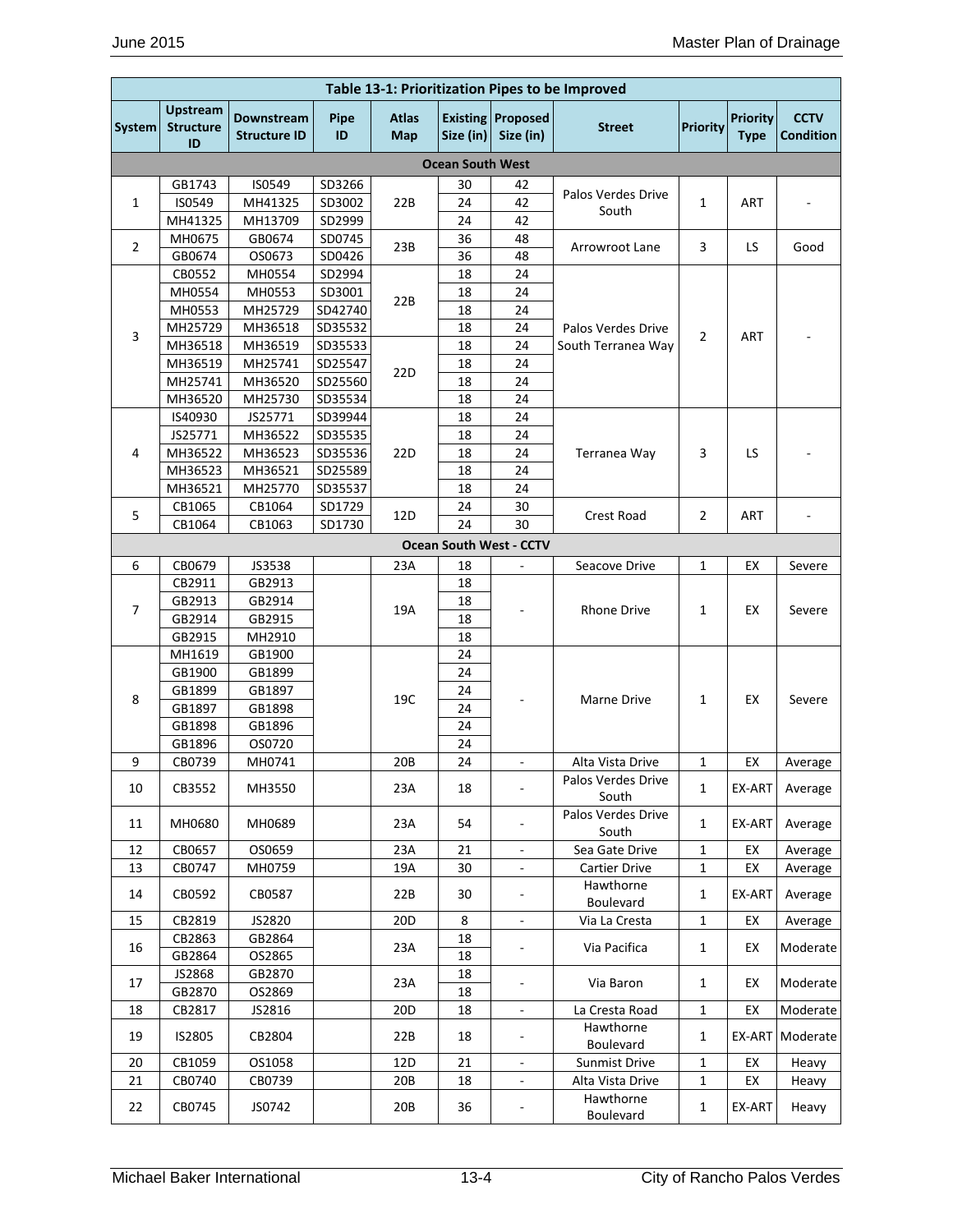|                |                                           |                                   |                   |                            |                          |                                       | Table 13-1: Prioritization Pipes to be Improved |                 |                                |                                 |
|----------------|-------------------------------------------|-----------------------------------|-------------------|----------------------------|--------------------------|---------------------------------------|-------------------------------------------------|-----------------|--------------------------------|---------------------------------|
| <b>System</b>  | <b>Upstream</b><br><b>Structure</b><br>ID | Downstream<br><b>Structure ID</b> | <b>Pipe</b><br>ID | <b>Atlas</b><br><b>Map</b> | Size (in)                | <b>Existing Proposed</b><br>Size (in) | <b>Street</b>                                   | <b>Priority</b> | <b>Priority</b><br><b>Type</b> | <b>CCTV</b><br><b>Condition</b> |
| 23             | CB2823                                    | CB2824                            |                   | 20 <sub>D</sub>            | 8                        |                                       | Via La Cresta                                   | 1               | EX                             | Heavy                           |
| 24             | CB0725                                    | CB0728                            |                   | 19C                        | 18                       | $\sim$                                | Hawthorne<br><b>Boulevard</b>                   | $\mathbf{1}$    | EX-ART                         | Heavy                           |
|                | MH3532                                    | JS3535                            |                   |                            | 18                       |                                       |                                                 |                 |                                |                                 |
|                | JS3535                                    | JS3538                            |                   |                            | 18                       |                                       |                                                 |                 |                                |                                 |
| 25             | JS3538                                    | JS3533                            |                   | 23A                        | 18                       |                                       | <b>Barkentine Road</b>                          | 1               | EХ                             | Heavy                           |
|                | JS3533                                    | MH3528                            |                   |                            | 18                       |                                       |                                                 |                 |                                |                                 |
|                | MH2632                                    | GB2634                            |                   |                            | 30                       |                                       |                                                 |                 |                                |                                 |
| 26             | GB2634                                    | TS2635                            |                   | 19B                        | 30                       |                                       | Sea View Avenue                                 | $\overline{2}$  | EX                             | Light                           |
|                | TS2635                                    | GB2636                            |                   |                            | 30                       |                                       |                                                 |                 |                                |                                 |
|                | GB2636                                    | OS2633                            |                   |                            | 30                       |                                       |                                                 |                 |                                |                                 |
| 27             | CB0724                                    | JS0727                            |                   | 20C                        | 18                       | $\overline{\phantom{a}}$              | Palos Verdes Drive<br>West                      | $\overline{2}$  | EX-ART                         | Light                           |
| 28             | CB0721                                    | OS0726                            |                   | 19C                        | 48                       | $\overline{\phantom{a}}$              | Hawthorne<br>Boulevard                          | $\overline{2}$  | EX-ART                         | Light                           |
| 29             | CB3541                                    | MH3539                            |                   | 23A                        | 18                       | $\overline{\phantom{a}}$              | Sea Gate Drive                                  | $\overline{2}$  | EХ                             | Light                           |
| 30             | CB0587                                    | OS0591                            |                   | 22B                        | 30                       | $\overline{\phantom{a}}$              | Hawthorne<br>Boulevard                          | $\overline{2}$  | EX-ART                         | Light                           |
| 31             | CB0746                                    | CB0745                            |                   | 20B                        | 18                       |                                       | Hawthorne<br>Boulevard                          | $\overline{2}$  | EX-ART                         | Light                           |
|                |                                           |                                   |                   |                            | <b>Ocean West</b>        |                                       |                                                 |                 |                                |                                 |
|                | GB2310                                    | GB1207                            | SD1236            |                            | 21                       | 30                                    |                                                 |                 |                                |                                 |
|                | GB1207                                    | GB2309                            | SD1235            |                            | 21                       | 30                                    |                                                 |                 |                                |                                 |
| 1              | GB2309                                    | GB2308                            | SD1234            | 11C                        | 21                       | 30                                    | Via Borica                                      | 3               | LS                             |                                 |
|                | GB2308                                    | MH2306                            | SD1233            |                            | 30                       | 42                                    |                                                 |                 |                                |                                 |
| 2              | MH1191                                    | GB32121                           | SD31535           | 11C                        | 36                       | 42                                    | Berry Hill Drive                                | 3               | LS                             |                                 |
| $\overline{3}$ | CB1189                                    | JS1186                            | SD0291            | 11C                        | 18                       | 36                                    | Via Cambron                                     | 3               | LS                             |                                 |
|                | JS2675                                    | GB46942                           | SD45156           |                            | 39                       | 48                                    |                                                 |                 |                                |                                 |
| 4              | GB46942                                   | MH1185                            | SD0301            | 11C                        | 39                       | 48                                    | Via Cambron<br>Palos Verdes Drive               | 1               | <b>ART</b>                     | Good                            |
|                | MH1185                                    | GB46943                           | SD45157           |                            | 30                       | 48                                    | West                                            |                 |                                |                                 |
|                | GB46943                                   | OS1184                            | SD0305            |                            | 30                       | 54                                    |                                                 |                 |                                |                                 |
| 5              | GB3310                                    | JS3303                            | SD2294            | 11C                        | 18                       | 24                                    | Rue La Fleur                                    | 1               | EX-LS                          | Severe                          |
| 6              | IS0632                                    | CB0735                            | SD0362            | 20B                        | 24                       | 36                                    | Alta Vista Drive                                | 3               | LS                             | ÷,                              |
|                |                                           |                                   |                   |                            | <b>Ocean West - CCTV</b> |                                       |                                                 |                 |                                |                                 |
|                | CB1096                                    | JS48132                           |                   |                            | 36                       |                                       | Hawthorne                                       |                 |                                |                                 |
| 7              | JS48132                                   | MH1101                            |                   | 12C                        | 36                       | $\overline{\phantom{a}}$              | Boulevard                                       | 1               | EX-ART                         | Severe                          |
| 8              | MH0629                                    | MH0628                            |                   | 20B                        | 36                       | $\blacksquare$                        | Camino Porvernir                                | 1               | EX                             | Severe                          |
| 9              | GB1179                                    | CB2216                            |                   | 11D                        | 36                       |                                       | Camino Porvenir                                 | 1               | EX                             | Average                         |
|                | MH1141                                    | GB1179                            |                   |                            | 36                       |                                       |                                                 | 1               | EХ                             | Average                         |
| 10             | IS1156                                    | MH1157                            |                   | 11D                        | 18                       | $\overline{\phantom{a}}$              | Avenida Selecta                                 | 1               | EX                             | Average                         |
| 11             | CB3128                                    | CB1245                            |                   | 11C                        | 18                       | $\overline{\phantom{a}}$              | Alida Place                                     | 1               | EX                             | Moderate                        |
| 12             | CB1249                                    | CB1248                            |                   | 11C                        | 18                       | $\overline{\phantom{a}}$              | Palos Verdes Drive<br>West                      | 1               | EX-ART                         | Moderate                        |
| 13             | MH1247                                    | CB3076                            |                   | 11C                        | 18                       | $\overline{\phantom{a}}$              | Palos Verdes Drive<br>West                      | 1               |                                | EX-ART Moderate                 |
| 14             | CB0583                                    | CB0584                            |                   | 20D                        | 18                       | $\overline{\phantom{a}}$              | Hawthorne<br>Boulevard                          | 1               |                                | EX-ART Moderate                 |
| 15             | CB1115                                    | CB1154                            |                   | 20B                        | 36                       | $\overline{\phantom{a}}$              | Hawthorne<br>Boulevard                          | 1               | EX-ART                         | Heavy                           |
| 16             | IS1683                                    | CB1682                            |                   | 20B                        | 15                       | $\overline{\phantom{a}}$              | Via Del Cielo                                   | 1               | EX                             | Heavy                           |
| 17             | MH3129                                    | MH3131                            |                   | 11C & 11A                  | 24                       |                                       | Alida Place                                     | $\mathbf{1}$    | ЕX                             | Heavy                           |
| 18             | CB1133                                    | GB2315                            |                   | 11C                        | 21                       | -                                     | Via Victoria                                    | $\mathbf{1}$    | EX                             | Heavy                           |
|                | GB2315                                    | CB1134                            |                   |                            | 21                       |                                       |                                                 |                 |                                |                                 |
| 19             | CB3302                                    | GB3304                            |                   | 20A & 11C                  | 30                       | $\overline{\phantom{a}}$              | Rue Langlois                                    | $\mathbf{1}$    | EX                             | Heavy                           |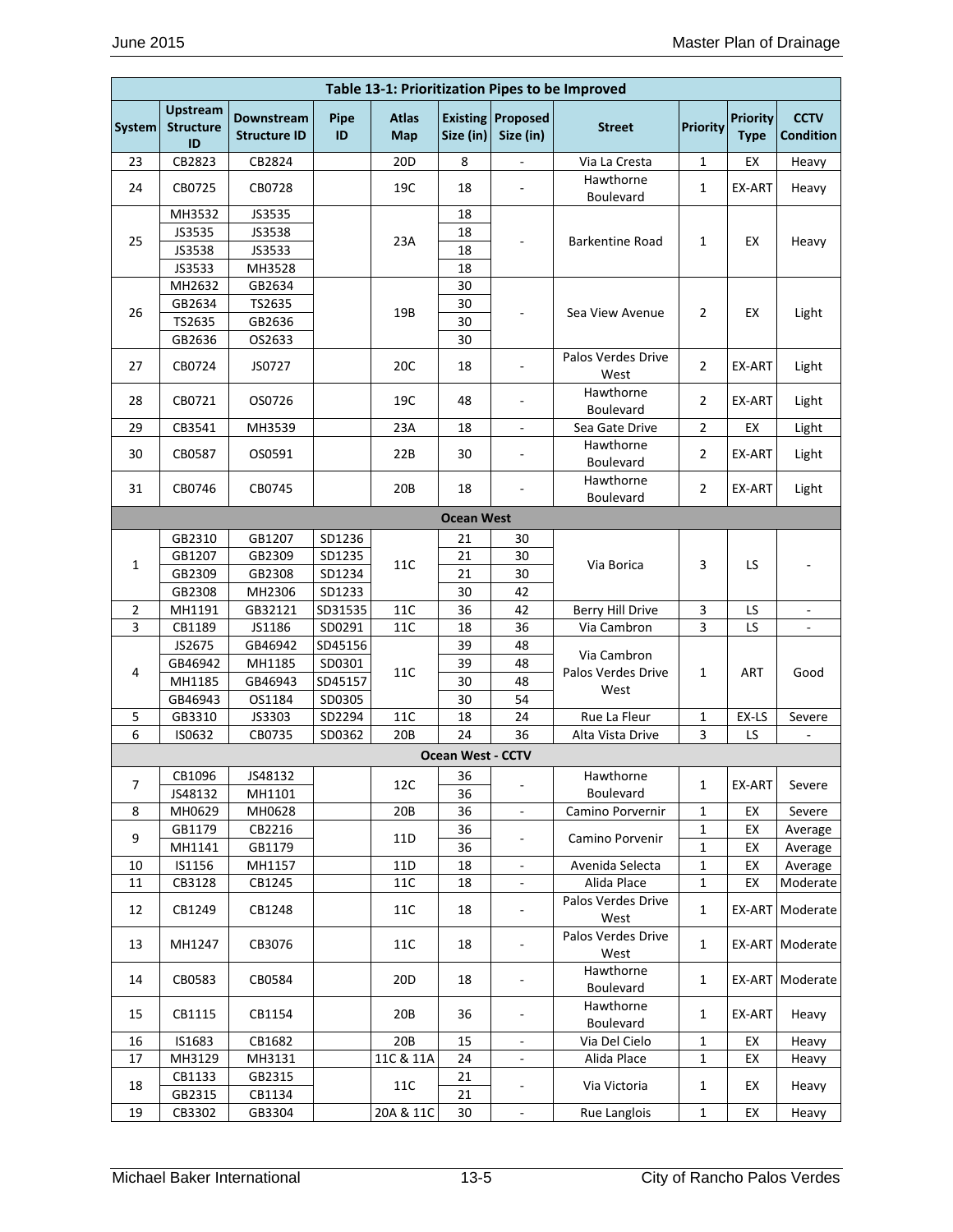|                |                                           |                                          |                   |                            | Table 13-1: Prioritization Pipes to be Improved |                                       |                                             |                 |                                |                                 |
|----------------|-------------------------------------------|------------------------------------------|-------------------|----------------------------|-------------------------------------------------|---------------------------------------|---------------------------------------------|-----------------|--------------------------------|---------------------------------|
| System         | <b>Upstream</b><br><b>Structure</b><br>ID | <b>Downstream</b><br><b>Structure ID</b> | <b>Pipe</b><br>ID | <b>Atlas</b><br><b>Map</b> | Size (in)                                       | <b>Existing Proposed</b><br>Size (in) | <b>Street</b>                               | <b>Priority</b> | <b>Priority</b><br><b>Type</b> | <b>CCTV</b><br><b>Condition</b> |
|                | GB3304                                    | JS3307                                   |                   |                            | 30                                              |                                       |                                             |                 |                                |                                 |
|                | JS3307                                    | GB3308                                   |                   |                            | 30                                              |                                       |                                             |                 |                                |                                 |
|                | GB3308                                    | GB3309                                   |                   |                            | 30                                              |                                       |                                             |                 |                                |                                 |
|                | GB3309                                    | GB3310                                   |                   |                            | 30                                              |                                       |                                             |                 |                                |                                 |
|                | GB3310                                    | JS3303                                   |                   |                            | 30                                              |                                       |                                             |                 |                                |                                 |
| 20             | CB1628                                    | CB0613                                   |                   | 20A                        | 18                                              | ÷.                                    | Palos Verdes Drive<br>West                  | $\mathbf{1}$    | EX-ART                         | Heavy                           |
| 21             | IS2843                                    | MH2845                                   |                   | 20 <sub>D</sub>            | 42                                              | $\overline{\phantom{a}}$              | Via Del Mar                                 | 1               | EX                             | Heavy                           |
|                | CB2837                                    | GB2838                                   |                   |                            | 18                                              |                                       |                                             |                 |                                |                                 |
| 22             | GB2838                                    | MH2835                                   |                   | 20 <sub>D</sub>            | <b>UNK</b>                                      |                                       | Via Del Mar                                 | 1               | EX                             | Heavy                           |
| 23             | CB1096                                    | JS48132                                  |                   | 12C                        | 18                                              | $\overline{\phantom{a}}$              | Hawthorne<br>Boulevard                      | $\overline{2}$  | EX-ART                         | Light                           |
|                | CB1695                                    | GB1696                                   |                   |                            | 18                                              |                                       |                                             |                 |                                |                                 |
| 24             | GB1696                                    | MH1694                                   |                   | 20C                        | 18                                              |                                       | Via Vicente                                 | $\overline{2}$  | EX                             | Light                           |
| 25             | IS3601                                    | MH3600                                   |                   | 22A                        | 24                                              |                                       | Palos Verdes Drive<br>West                  | $\overline{2}$  | EX-ART                         | Light                           |
|                |                                           |                                          |                   |                            |                                                 | <b>Los Angeles Harbor South</b>       |                                             |                 |                                |                                 |
|                | CB0124                                    | CB0123                                   | SD3099            |                            | 18                                              | 24                                    |                                             | 1               | EX                             | Average                         |
|                | CB0123                                    | JS34128                                  | SD32743           |                            | 18                                              | 24                                    |                                             |                 |                                |                                 |
|                | JS34128                                   | GB34131                                  | SD32744           |                            | 18                                              | 24                                    |                                             |                 |                                |                                 |
|                | GB34131                                   | GB34132                                  | SD32745           |                            | 18                                              | 24                                    |                                             |                 |                                |                                 |
| $\mathbf{1}$   | GB34132                                   | JS34133                                  | SD32749           | 26C                        | 18                                              | 24                                    | Deluna Drive                                | 3               | LS                             | Good                            |
|                | JS34133                                   | GB34129                                  | SD0454            |                            | 18                                              | 24                                    |                                             |                 |                                |                                 |
|                | GB34129                                   | GB34130                                  | SD32746           |                            | 18                                              | 24                                    |                                             |                 |                                |                                 |
|                | GB34130                                   | OS0125                                   | SD32747           |                            | 18                                              | 24                                    |                                             |                 |                                |                                 |
| $\overline{2}$ | CB0058                                    | OS0059                                   | SD3027            | 26C                        | 18                                              | 24                                    | Palos Verdes Drive<br>East                  | $\overline{2}$  | ART                            |                                 |
|                | CB0053                                    | CB0054                                   | SD0487            |                            | 18                                              | 24                                    |                                             |                 |                                |                                 |
|                | CB0054                                    | GB1904                                   | SD0730            |                            | 18                                              | 24                                    |                                             |                 |                                |                                 |
| 3              | GB1904                                    | GB1902                                   | SD0727            | 26C                        | 18                                              | 24                                    | Santa Luna Drive                            | 3               | LS                             | Good                            |
|                | GB1902                                    | GB1903                                   | SD0729            |                            | 18                                              | 24                                    |                                             |                 |                                |                                 |
|                | GB1903                                    | OS0055                                   | SD0728            |                            | 18                                              | 24                                    |                                             |                 |                                |                                 |
|                | CB0294                                    | CB0293                                   | SD0519            |                            | 18                                              | 18                                    |                                             | 3               | LS                             | Good                            |
| $4*$           | CB0293                                    | GB0292                                   | SD0731            | 26D                        | 18                                              | 18                                    | Vista Mesa Drive                            |                 |                                |                                 |
|                | GB0292                                    | GB1905                                   | SD0732            |                            | 18                                              | 18                                    |                                             | 1               | EX                             | Severe                          |
|                | GB1905                                    | GB42524                                  | SD0733            |                            | 18                                              | 18                                    |                                             |                 |                                |                                 |
|                | CB0254                                    | CB0253                                   | SD2980            |                            | 12                                              | 18                                    |                                             |                 |                                |                                 |
| 5              | CB0253                                    | CB0252                                   | SD2979            | 26B                        | 12                                              | 18                                    | Via Colinita                                | $\mathbf{1}$    | EX                             | Heavy                           |
|                | CB0252                                    | OS0251                                   | SD2985            |                            | 12                                              | 18                                    |                                             |                 |                                |                                 |
|                | CB0247                                    | CB0250                                   | SD2964            |                            | 12                                              | 18                                    | Via Colinita                                |                 |                                |                                 |
| 6              | CB0250                                    | CB0249                                   | SD2965            | 26B                        | 12                                              | 18                                    | Kingsridge Road                             | $\mathbf{1}$    | EX                             | Heavy                           |
|                | CB0249                                    | OS0248                                   | SD2966            |                            | 12                                              | 18                                    |                                             |                 |                                |                                 |
| $\overline{7}$ | CB0785                                    | JS2704                                   | SD0383            | 16C                        | 21                                              | 30                                    | Grandpoint Lane at<br><b>Highpoint Road</b> | 3               | LS                             | Good                            |
|                | JS2704                                    | OS0783                                   | SD0385            |                            | 24                                              | 30                                    |                                             |                 |                                |                                 |
|                | CB0814                                    | CB0815                                   | SD0387            |                            | 18                                              | 24                                    |                                             |                 |                                |                                 |
|                | CB0815                                    | GB3110                                   | SD2105            | 16C                        | 18                                              | 24                                    |                                             |                 |                                |                                 |
|                | GB3110                                    | GB3111                                   | SD2106            |                            | 18                                              | 24                                    |                                             |                 |                                |                                 |
| 8              | GB3111                                    | GB3113                                   | SD2107            |                            | 18                                              | 24                                    | Crownview Drive                             | 3               | LS                             | Good                            |
|                | GB3113                                    | GB3112                                   | SD2108            | 16D                        | 18                                              | 24                                    |                                             |                 |                                |                                 |
|                | GB3112                                    | OS0816                                   | SD0391            |                            | 18                                              | 24                                    |                                             |                 |                                |                                 |
|                | GB0819                                    | CB0820                                   | SD2912            |                            | 24                                              | 36                                    |                                             |                 |                                |                                 |
| 9              | CB0820                                    | CB0818                                   | SD2910            | 16C & 16D                  | 24                                              | 36                                    | Knoll View Drive                            | $\mathbf{1}$    | EX                             | Average                         |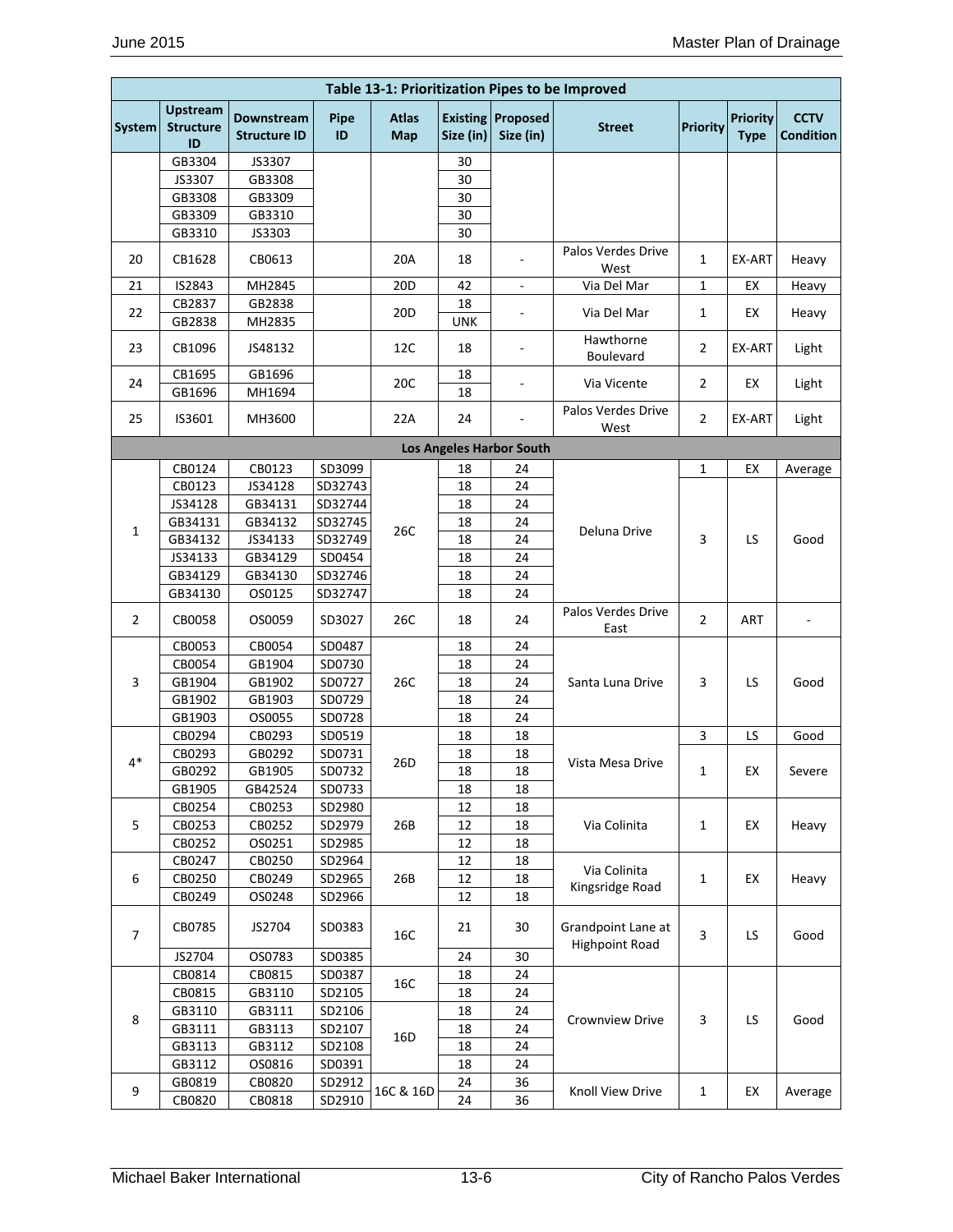|        |                                           |                                   |                   |                     |                    | Table 13-1: Prioritization Pipes to be Improved |                            |                         |                                |                                 |
|--------|-------------------------------------------|-----------------------------------|-------------------|---------------------|--------------------|-------------------------------------------------|----------------------------|-------------------------|--------------------------------|---------------------------------|
| System | <b>Upstream</b><br><b>Structure</b><br>ID | Downstream<br><b>Structure ID</b> | <b>Pipe</b><br>ID | <b>Atlas</b><br>Map | Size (in)          | <b>Existing Proposed</b><br>Size (in)           | <b>Street</b>              | <b>Priority</b>         | <b>Priority</b><br><b>Type</b> | <b>CCTV</b><br><b>Condition</b> |
|        | CB0818                                    | OS0817                            | SD0402            |                     | 30                 | 36                                              |                            |                         |                                |                                 |
|        | CB0834                                    | CB0833                            | SD2909            |                     | 12                 | 18                                              |                            |                         |                                |                                 |
| 10     | CB0833                                    | CB0832                            | SD2911            | 16D                 | 12                 | 18                                              | Via Siena                  | 3                       | LS                             |                                 |
|        | CB0832                                    | OS0831                            | SD2915            |                     | 12                 | 18                                              |                            |                         |                                |                                 |
| 11     | IS0235                                    | OS0232                            | SD2939            | 26B                 | 30                 | 48                                              | Via Colinita               | 3                       | LS                             | $\overline{\phantom{a}}$        |
|        |                                           |                                   |                   |                     |                    | Los Angeles Harbor South - CCTV                 |                            |                         |                                |                                 |
| 12     | CB0228                                    | OS0227                            |                   | 26B                 | 12                 |                                                 | Corsini Place              | $\mathbf{1}$            | EX                             | Severe                          |
| 13     | CB0051                                    | OS0052                            |                   | 26B                 | 12                 |                                                 | Via Colinita               | $\mathbf{1}$            | EX                             | Severe                          |
|        | MH3565                                    | OS0098                            |                   |                     | 18                 |                                                 |                            |                         |                                |                                 |
| 14     | CB0099                                    | MH3565                            |                   | 26A                 | 18                 |                                                 | <b>Starline Drive</b>      | 1                       | EX                             | Average                         |
| 15     | CB0124                                    | CB0123                            |                   | 26A                 | 18                 | $\overline{\phantom{a}}$                        | Deluna Drive               | $\mathbf{1}$            | EX                             | Average                         |
| 16     | CB0257                                    | OS0258                            |                   | 26B                 | 12                 | $\overline{\phantom{a}}$                        | Via Colinita               | $\mathbf{1}$            | EX                             | Heavy                           |
| 17     | CB0822                                    | CB0821                            |                   | 16C                 | 18                 | ۰                                               | <b>Grandpoint Lane</b>     | $\overline{2}$          | EX                             | Light                           |
| 18     | CB0111                                    | OS0112                            |                   | 26B                 | 12                 | $\overline{a}$                                  | Palos Verdes Drive<br>East | $\overline{2}$          | EX-ART                         | Light                           |
| 19     | CB0119                                    | OS0120                            |                   | 26B                 | 24                 |                                                 | Palos Verdes Drive<br>East | $\mathbf{1}$            | EX-ART                         | Severe                          |
|        |                                           |                                   |                   |                     |                    | <b>Los Angeles Harbor East</b>                  |                            |                         |                                |                                 |
|        | CB1908                                    | MH3210                            | SD40739           |                     | 24                 | 30                                              |                            |                         |                                |                                 |
| 1      |                                           |                                   |                   | 33C                 |                    |                                                 | Santa Rena Drive           | $\mathbf{1}$            | EX-ART                         | Heavy                           |
|        | MH3210                                    | GB3211                            | SD2216            |                     | 24                 | 30                                              | <b>Western Drive</b>       |                         |                                |                                 |
|        | GB3211                                    | JS3212                            | SD2206            |                     | 24                 | 30                                              |                            |                         |                                |                                 |
|        | IS0876                                    | CB0877                            | SD1733            |                     | 12                 | 30                                              | Palos Verdes Drive         |                         |                                |                                 |
| 2      | CB0877                                    | CB0875                            | SD2841            | 16A                 | 12                 | 30                                              | East                       | 3                       | LS.                            | Good                            |
|        | CB0875                                    | OS0872                            | SD2840            |                     | 12                 | 30                                              |                            |                         |                                |                                 |
| 3<br>4 | CB3272<br>CB0851                          | CB3271                            | SD2260            | 15D                 | 18                 | 24                                              | Golden Spur Lane           | $\overline{2}$<br>3     | EX                             | Light                           |
|        | <b>IS0858</b>                             | TS0852<br>GB3403                  | SD2386<br>SD2384  | 16B                 | 12<br>21           | 18<br>24                                        | Via Canada                 |                         | LS                             |                                 |
|        | GB3403                                    | MH0857                            | SD2385            |                     | 21                 | 24                                              |                            |                         |                                |                                 |
|        | MH0857                                    | GB3401                            | SD2381            |                     | 21                 | 24                                              |                            |                         |                                |                                 |
| 5      | GB3401                                    | CB0856                            | SD2382            | 16B                 | 15                 | 24                                              | Via Canada                 | 3                       | LS                             |                                 |
|        | CB0856                                    | GB0855                            | SD0355            |                     | 24                 |                                                 |                            |                         |                                |                                 |
|        | GB0855                                    | GB0854                            | SD0354            |                     | 21                 | 24                                              |                            |                         |                                |                                 |
|        | GB0854                                    | OS3402                            | SD2383            |                     | 24                 | $\overline{a}$                                  |                            |                         |                                |                                 |
|        | CB0127                                    | CB0128                            | SD2832            |                     | 18                 | 24                                              |                            |                         |                                |                                 |
|        | CB0128                                    | GB52139                           | SD2829            | 34A                 | 18                 | 24                                              |                            |                         |                                |                                 |
| 6      | GB52139                                   | GB52140                           | SD50773           |                     | 18                 | 24                                              | <b>Beecham Drive</b>       | 3                       | LS                             |                                 |
|        | GB52140                                   | GB0129                            | SD50774           | 33C                 | 18                 | 24                                              |                            |                         |                                |                                 |
|        | MH1914                                    | JS45732                           | SD2826            |                     | 36                 | 60                                              |                            |                         |                                |                                 |
| 7      | JS45732                                   | JS45733                           | SD2825            | 33C                 | 36                 | 60                                              | Western Avenue             | 1                       | EX-ART                         | Severe                          |
|        | JS45733                                   | MH2941                            | SD2823            |                     | 42                 | 60                                              |                            |                         |                                |                                 |
| 8      | CB0864                                    | JS0865                            | SD2857            | 16B                 | 12                 | 18                                              | Via Canada                 | 3                       | LS                             |                                 |
|        | JS0865                                    | OS0866                            | SD2853            |                     | 12                 | 18                                              |                            |                         |                                |                                 |
| 9      | IS0915                                    | OS0916                            | SD2787            | 15D                 | 18                 | 24                                              | Rocking Horse Road         | $\overline{\mathbf{3}}$ | LS                             |                                 |
|        | IS0029                                    | GB3414                            | SD2397            |                     | 18                 | 24                                              |                            |                         |                                |                                 |
| 10     | GB3414                                    | JS34133                           | SD2398            | 16D                 | 18                 | 24                                              | North Enrose Avenue        | 3                       | LS                             | Good                            |
|        | JS34133                                   | GB3415                            | SD2399            |                     | 1X1.083            | 4X2                                             |                            |                         |                                |                                 |
|        | GB3415                                    | OS0028                            | SD2400            |                     | 1X1.084            | 4X2                                             |                            |                         |                                |                                 |
| 11     | JS3411                                    | JS34128<br>OS0024                 | SD2395            | 16D                 | 1X1.083            | 4X2<br>4X2                                      | North Enrose Avenue        | 3                       | LS                             |                                 |
|        | JS34128<br>IS0027                         | JS3410                            | SD2396<br>SD2393  | 16D                 | 1X1.083<br>1X1.083 | 4X2                                             |                            |                         | LS.                            |                                 |
| 12     | JS3410                                    | OS0026                            | SD2392            |                     | 1X1.083            | 4X2                                             | North Enrose Avenue        | 3                       |                                |                                 |
|        | CB0786                                    | CB0787                            | SD0382            |                     | 18                 | 24                                              |                            | 3                       | LS                             | Good                            |
| 13     | CB0787                                    | GB3118                            | SD0381            | 16C                 | 18                 | 24                                              | Crownview Drive            | $\overline{2}$          | EX                             | Moderate                        |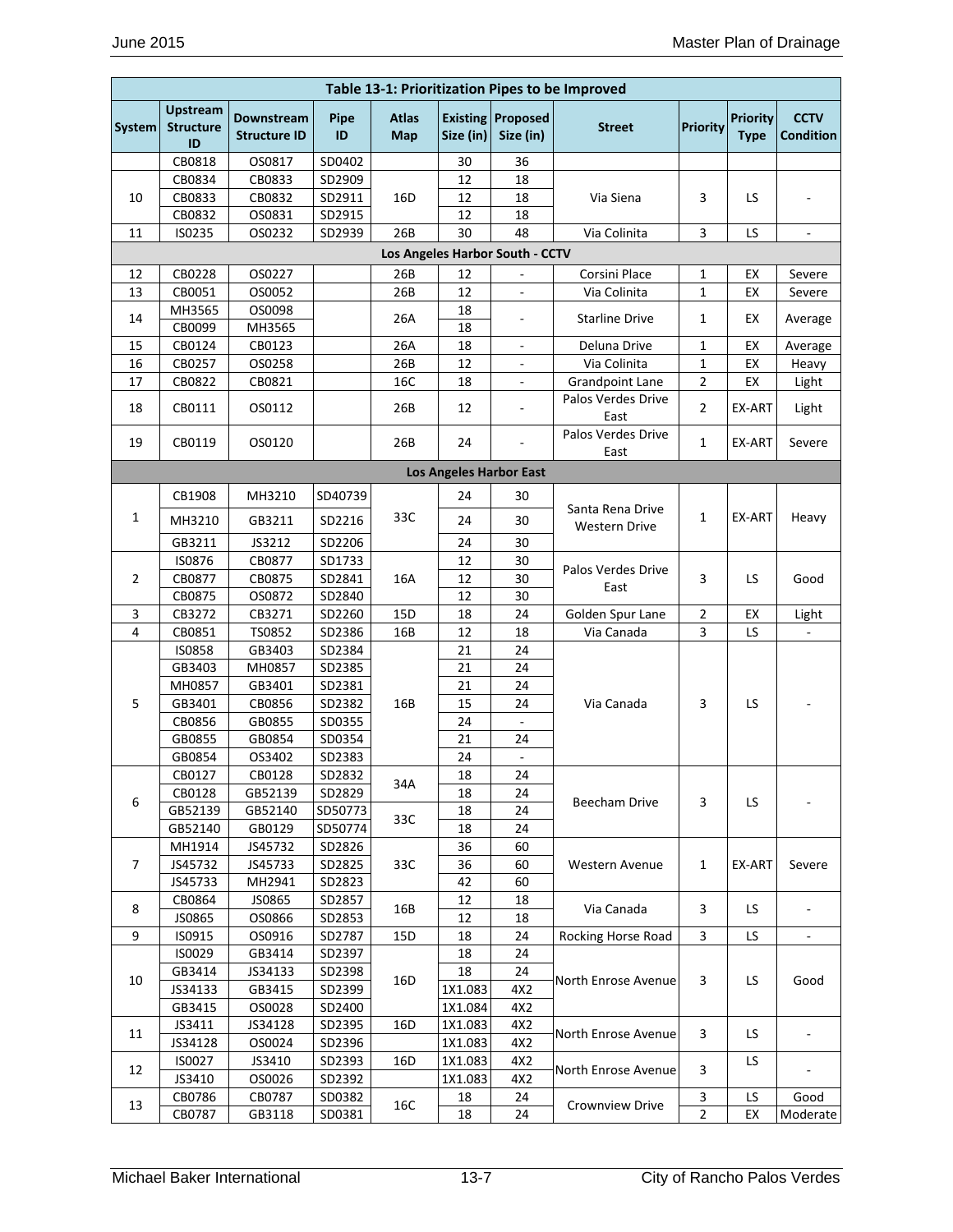| <b>Upstream</b><br><b>Atlas</b><br><b>Existing Proposed</b><br><b>Priority</b><br><b>CCTV</b><br>Downstream<br>Pipe<br><b>Priority</b><br><b>Structure</b><br>System<br><b>Street</b><br>ID<br>Size (in)<br>Size (in)<br><b>Structure ID</b><br><b>Map</b><br><b>Type</b><br>ID<br>GB3118<br>GB3120<br>SD2113<br>18<br>24<br>GB3120<br>24<br>GB3119<br>SD2115<br>18<br>24<br>GB3119<br>OS0788<br>SD2114<br>18<br>JS3419<br>MH46528<br>SD14729<br>34C<br>24<br>48<br>North Western<br>14<br>MH46528<br>MH0012<br>SD43943<br>48<br>1<br>30<br>ART<br>Good<br>34A<br>Avenue<br>SD43945<br>MH0012<br>MH46131<br>24<br>48<br>CB0007<br>GB41729<br>SD40747<br>18<br>24<br>15<br>GB41729<br>GB41730<br>SD40748<br>LS<br>34A<br>18<br>24<br>3<br>Good<br>Homeworth Drive<br>SD2859<br>18<br>24<br>GB41730<br>OS0008<br>Los Angeles Harbor East - CCTV<br>17<br>CB0156<br>CB0158<br>33C<br>$\mathbf{1}$<br>EX<br>18<br>Santa Rena Drive<br>Average<br>CB0838<br>16 <sub>D</sub><br>12<br>$\mathbf{1}$<br>EX<br>18<br>CB0837<br>Via Siena<br>Average<br>CB0015<br>$\overline{a}$<br>$\mathbf 1$<br>19<br>CB0014<br>34C<br>18<br><b>MacArthur Street</b><br>EX<br>CB0839<br>CB0838<br>16D<br>12<br>1<br>EX<br>20<br>Via Siena<br>2<br>21<br>CB0021<br>CB0022<br>34C<br>24<br><b>Bayend Drive</b><br>EX<br>Light<br>$\overline{\phantom{a}}$<br>Noble View Drive<br>2<br>22<br>CB0020<br>CB0022<br>34C<br>24<br>EX<br>Light<br>$\overline{\phantom{a}}$<br>2<br>23<br>CB3420<br>GB14907<br>34C<br>18<br><b>Upland Street</b><br>EX<br>Light<br>$\overline{\phantom{a}}$<br>CB0005<br>GB0004<br>30<br>GB1922<br>30<br>GB0004<br>24<br><b>General Street</b><br>$\overline{2}$<br>34C<br>EX<br>Light<br>30<br>GB1922<br>JS1927<br>JS1927<br>MH1926<br>30<br>MH1926<br>GB0001<br>36<br>25<br>34C<br><b>Summerland Street</b><br>$\overline{2}$<br>EX<br>Light<br>ä,<br>MH1928<br>36<br>GB0001<br>$\overline{2}$<br>26<br>CB0837<br>CB0836<br>16D<br>12<br>Miraleste<br>EX-ART<br>Light<br>27<br>SD3331<br>33A<br>18<br>$\mathbf{1}$<br>CB0166<br>CB0167<br><b>Western Avenue</b><br>EX-ART<br>Average<br><b>Los Angeles Harbor North</b><br>Los Angeles Harbor North - CCTV<br>CB0213<br>GB0212<br>32C<br>EX-ART<br>$\mathbf{1}$<br>24<br>1<br>Severe<br>$\overline{\phantom{a}}$<br>Western Avenue<br>MH0223<br>TS14135<br>30<br>Peninsula Verde<br>TS0222<br>TS14135<br>30<br>2<br>32A<br>1<br>EX<br>Average<br>Drive<br>TS0222<br>OS0221<br>30<br>MH0190<br>GB1956<br>96<br>3<br>33A<br><b>Western Avenue</b><br>1<br>EX-ART<br>Average<br>96<br>GB1956<br>OS0189<br>24<br>4<br>CB0882<br>OS3202<br>15A<br>1<br>EX<br>Martingale Drive<br>Moderate<br>$\overline{\phantom{a}}$<br>Peninsula Verde<br>5<br>IS0214<br>32A<br>$\overline{2}$<br>CB0215<br>18<br>EX<br>Light<br>Drive<br>IS0164<br>OS0166<br>$\omega$<br>Severe<br>6<br>15D<br>27<br>Santa Rena Drive<br>1<br>EX<br>$\overline{7}$<br>IS0027<br>OS0026<br>12<br>16D<br>Enrose Avenue<br>$\mathbf{1}$<br>EX<br>Severe<br>IS0027<br>JS3410<br>12<br><b>Palos Verdes Estates North</b><br>SD0953<br>CB1569<br>GB2093<br>18<br>24<br>$\mathbf{1}$<br>GB2093<br>MC3436<br>SD2437<br>4B<br>18<br>24<br>Woodfern Drive<br>3<br>LS<br>MC3436<br>MH1568<br>SD2436<br>18<br>24<br>Lightfoot Place<br>$\overline{2}$<br>SD0024<br>4B<br>24<br>36<br>$\mathbf 1$<br>EX<br>CB1570<br>MH1566<br>Average<br>$\overline{3}$<br>CB1591<br>MH1592<br>SD0014<br>2D<br>18<br>24<br>Montemalaga Drive<br>$\mathbf{1}$<br>EX-ART<br>Heavy<br>GB48129<br>JS2089<br>SD46742<br>30<br>21<br>4B<br>$\overline{2}$<br>ART<br>$\overline{\phantom{a}}$<br>JS2089<br>CB1588<br>SD3365<br>21<br>30<br>CB1588<br>CB1589<br>SD2666<br>24<br>36<br>Montemalaga Drive<br>4<br>Severe<br><b>Ironwood Street</b><br>CB1589<br>MH1590<br>SD0018<br>42<br>30<br>2D<br>$\mathbf{1}$<br>EX-ART<br>MH1590<br>MH1592<br>SD0016<br>30<br>42<br>Heavy<br>SD0015<br>36<br>MH1592<br>JS3559<br>42<br>Severe<br>Ironwood Street<br>TS3560<br>OS1596<br>SD0007<br>2D<br>30<br>42<br>EX<br>5<br>1<br>Heavy<br>6<br>CB1563<br>CB48134<br>SD3329<br>4B<br>24<br>30<br>Montemalaga Drive<br>$\overline{2}$<br>EX-ART<br>Moderate |  |  |  | Table 13-1: Prioritization Pipes to be Improved |  |                  |
|------------------------------------------------------------------------------------------------------------------------------------------------------------------------------------------------------------------------------------------------------------------------------------------------------------------------------------------------------------------------------------------------------------------------------------------------------------------------------------------------------------------------------------------------------------------------------------------------------------------------------------------------------------------------------------------------------------------------------------------------------------------------------------------------------------------------------------------------------------------------------------------------------------------------------------------------------------------------------------------------------------------------------------------------------------------------------------------------------------------------------------------------------------------------------------------------------------------------------------------------------------------------------------------------------------------------------------------------------------------------------------------------------------------------------------------------------------------------------------------------------------------------------------------------------------------------------------------------------------------------------------------------------------------------------------------------------------------------------------------------------------------------------------------------------------------------------------------------------------------------------------------------------------------------------------------------------------------------------------------------------------------------------------------------------------------------------------------------------------------------------------------------------------------------------------------------------------------------------------------------------------------------------------------------------------------------------------------------------------------------------------------------------------------------------------------------------------------------------------------------------------------------------------------------------------------------------------------------------------------------------------------------------------------------------------------------------------------------------------------------------------------------------------------------------------------------------------------------------------------------------------------------------------------------------------------------------------------------------------------------------------------------------------------------------------------------------------------------------------------------------------------------------------------------------------------------------------------------------------------------------------------------------------------------------------------------------------------------------------------------------------------------------------------------------------------------------------------------------------------------------------------------------------------------------------------------------------------------------------------------------------------------------------------------------------------------------------------------------------------------------------------------------------------------------------------------------------------------------------------------------------------------------------------------------------------------------------------------------------------------------------------------------------------------------------------------------------------------------------------------------|--|--|--|-------------------------------------------------|--|------------------|
|                                                                                                                                                                                                                                                                                                                                                                                                                                                                                                                                                                                                                                                                                                                                                                                                                                                                                                                                                                                                                                                                                                                                                                                                                                                                                                                                                                                                                                                                                                                                                                                                                                                                                                                                                                                                                                                                                                                                                                                                                                                                                                                                                                                                                                                                                                                                                                                                                                                                                                                                                                                                                                                                                                                                                                                                                                                                                                                                                                                                                                                                                                                                                                                                                                                                                                                                                                                                                                                                                                                                                                                                                                                                                                                                                                                                                                                                                                                                                                                                                                                                                                                              |  |  |  |                                                 |  | <b>Condition</b> |
|                                                                                                                                                                                                                                                                                                                                                                                                                                                                                                                                                                                                                                                                                                                                                                                                                                                                                                                                                                                                                                                                                                                                                                                                                                                                                                                                                                                                                                                                                                                                                                                                                                                                                                                                                                                                                                                                                                                                                                                                                                                                                                                                                                                                                                                                                                                                                                                                                                                                                                                                                                                                                                                                                                                                                                                                                                                                                                                                                                                                                                                                                                                                                                                                                                                                                                                                                                                                                                                                                                                                                                                                                                                                                                                                                                                                                                                                                                                                                                                                                                                                                                                              |  |  |  |                                                 |  |                  |
|                                                                                                                                                                                                                                                                                                                                                                                                                                                                                                                                                                                                                                                                                                                                                                                                                                                                                                                                                                                                                                                                                                                                                                                                                                                                                                                                                                                                                                                                                                                                                                                                                                                                                                                                                                                                                                                                                                                                                                                                                                                                                                                                                                                                                                                                                                                                                                                                                                                                                                                                                                                                                                                                                                                                                                                                                                                                                                                                                                                                                                                                                                                                                                                                                                                                                                                                                                                                                                                                                                                                                                                                                                                                                                                                                                                                                                                                                                                                                                                                                                                                                                                              |  |  |  |                                                 |  |                  |
|                                                                                                                                                                                                                                                                                                                                                                                                                                                                                                                                                                                                                                                                                                                                                                                                                                                                                                                                                                                                                                                                                                                                                                                                                                                                                                                                                                                                                                                                                                                                                                                                                                                                                                                                                                                                                                                                                                                                                                                                                                                                                                                                                                                                                                                                                                                                                                                                                                                                                                                                                                                                                                                                                                                                                                                                                                                                                                                                                                                                                                                                                                                                                                                                                                                                                                                                                                                                                                                                                                                                                                                                                                                                                                                                                                                                                                                                                                                                                                                                                                                                                                                              |  |  |  |                                                 |  |                  |
|                                                                                                                                                                                                                                                                                                                                                                                                                                                                                                                                                                                                                                                                                                                                                                                                                                                                                                                                                                                                                                                                                                                                                                                                                                                                                                                                                                                                                                                                                                                                                                                                                                                                                                                                                                                                                                                                                                                                                                                                                                                                                                                                                                                                                                                                                                                                                                                                                                                                                                                                                                                                                                                                                                                                                                                                                                                                                                                                                                                                                                                                                                                                                                                                                                                                                                                                                                                                                                                                                                                                                                                                                                                                                                                                                                                                                                                                                                                                                                                                                                                                                                                              |  |  |  |                                                 |  |                  |
|                                                                                                                                                                                                                                                                                                                                                                                                                                                                                                                                                                                                                                                                                                                                                                                                                                                                                                                                                                                                                                                                                                                                                                                                                                                                                                                                                                                                                                                                                                                                                                                                                                                                                                                                                                                                                                                                                                                                                                                                                                                                                                                                                                                                                                                                                                                                                                                                                                                                                                                                                                                                                                                                                                                                                                                                                                                                                                                                                                                                                                                                                                                                                                                                                                                                                                                                                                                                                                                                                                                                                                                                                                                                                                                                                                                                                                                                                                                                                                                                                                                                                                                              |  |  |  |                                                 |  |                  |
|                                                                                                                                                                                                                                                                                                                                                                                                                                                                                                                                                                                                                                                                                                                                                                                                                                                                                                                                                                                                                                                                                                                                                                                                                                                                                                                                                                                                                                                                                                                                                                                                                                                                                                                                                                                                                                                                                                                                                                                                                                                                                                                                                                                                                                                                                                                                                                                                                                                                                                                                                                                                                                                                                                                                                                                                                                                                                                                                                                                                                                                                                                                                                                                                                                                                                                                                                                                                                                                                                                                                                                                                                                                                                                                                                                                                                                                                                                                                                                                                                                                                                                                              |  |  |  |                                                 |  |                  |
|                                                                                                                                                                                                                                                                                                                                                                                                                                                                                                                                                                                                                                                                                                                                                                                                                                                                                                                                                                                                                                                                                                                                                                                                                                                                                                                                                                                                                                                                                                                                                                                                                                                                                                                                                                                                                                                                                                                                                                                                                                                                                                                                                                                                                                                                                                                                                                                                                                                                                                                                                                                                                                                                                                                                                                                                                                                                                                                                                                                                                                                                                                                                                                                                                                                                                                                                                                                                                                                                                                                                                                                                                                                                                                                                                                                                                                                                                                                                                                                                                                                                                                                              |  |  |  |                                                 |  |                  |
|                                                                                                                                                                                                                                                                                                                                                                                                                                                                                                                                                                                                                                                                                                                                                                                                                                                                                                                                                                                                                                                                                                                                                                                                                                                                                                                                                                                                                                                                                                                                                                                                                                                                                                                                                                                                                                                                                                                                                                                                                                                                                                                                                                                                                                                                                                                                                                                                                                                                                                                                                                                                                                                                                                                                                                                                                                                                                                                                                                                                                                                                                                                                                                                                                                                                                                                                                                                                                                                                                                                                                                                                                                                                                                                                                                                                                                                                                                                                                                                                                                                                                                                              |  |  |  |                                                 |  |                  |
|                                                                                                                                                                                                                                                                                                                                                                                                                                                                                                                                                                                                                                                                                                                                                                                                                                                                                                                                                                                                                                                                                                                                                                                                                                                                                                                                                                                                                                                                                                                                                                                                                                                                                                                                                                                                                                                                                                                                                                                                                                                                                                                                                                                                                                                                                                                                                                                                                                                                                                                                                                                                                                                                                                                                                                                                                                                                                                                                                                                                                                                                                                                                                                                                                                                                                                                                                                                                                                                                                                                                                                                                                                                                                                                                                                                                                                                                                                                                                                                                                                                                                                                              |  |  |  |                                                 |  |                  |
|                                                                                                                                                                                                                                                                                                                                                                                                                                                                                                                                                                                                                                                                                                                                                                                                                                                                                                                                                                                                                                                                                                                                                                                                                                                                                                                                                                                                                                                                                                                                                                                                                                                                                                                                                                                                                                                                                                                                                                                                                                                                                                                                                                                                                                                                                                                                                                                                                                                                                                                                                                                                                                                                                                                                                                                                                                                                                                                                                                                                                                                                                                                                                                                                                                                                                                                                                                                                                                                                                                                                                                                                                                                                                                                                                                                                                                                                                                                                                                                                                                                                                                                              |  |  |  |                                                 |  |                  |
|                                                                                                                                                                                                                                                                                                                                                                                                                                                                                                                                                                                                                                                                                                                                                                                                                                                                                                                                                                                                                                                                                                                                                                                                                                                                                                                                                                                                                                                                                                                                                                                                                                                                                                                                                                                                                                                                                                                                                                                                                                                                                                                                                                                                                                                                                                                                                                                                                                                                                                                                                                                                                                                                                                                                                                                                                                                                                                                                                                                                                                                                                                                                                                                                                                                                                                                                                                                                                                                                                                                                                                                                                                                                                                                                                                                                                                                                                                                                                                                                                                                                                                                              |  |  |  |                                                 |  |                  |
|                                                                                                                                                                                                                                                                                                                                                                                                                                                                                                                                                                                                                                                                                                                                                                                                                                                                                                                                                                                                                                                                                                                                                                                                                                                                                                                                                                                                                                                                                                                                                                                                                                                                                                                                                                                                                                                                                                                                                                                                                                                                                                                                                                                                                                                                                                                                                                                                                                                                                                                                                                                                                                                                                                                                                                                                                                                                                                                                                                                                                                                                                                                                                                                                                                                                                                                                                                                                                                                                                                                                                                                                                                                                                                                                                                                                                                                                                                                                                                                                                                                                                                                              |  |  |  |                                                 |  |                  |
|                                                                                                                                                                                                                                                                                                                                                                                                                                                                                                                                                                                                                                                                                                                                                                                                                                                                                                                                                                                                                                                                                                                                                                                                                                                                                                                                                                                                                                                                                                                                                                                                                                                                                                                                                                                                                                                                                                                                                                                                                                                                                                                                                                                                                                                                                                                                                                                                                                                                                                                                                                                                                                                                                                                                                                                                                                                                                                                                                                                                                                                                                                                                                                                                                                                                                                                                                                                                                                                                                                                                                                                                                                                                                                                                                                                                                                                                                                                                                                                                                                                                                                                              |  |  |  |                                                 |  | Moderate         |
|                                                                                                                                                                                                                                                                                                                                                                                                                                                                                                                                                                                                                                                                                                                                                                                                                                                                                                                                                                                                                                                                                                                                                                                                                                                                                                                                                                                                                                                                                                                                                                                                                                                                                                                                                                                                                                                                                                                                                                                                                                                                                                                                                                                                                                                                                                                                                                                                                                                                                                                                                                                                                                                                                                                                                                                                                                                                                                                                                                                                                                                                                                                                                                                                                                                                                                                                                                                                                                                                                                                                                                                                                                                                                                                                                                                                                                                                                                                                                                                                                                                                                                                              |  |  |  |                                                 |  | Moderate         |
|                                                                                                                                                                                                                                                                                                                                                                                                                                                                                                                                                                                                                                                                                                                                                                                                                                                                                                                                                                                                                                                                                                                                                                                                                                                                                                                                                                                                                                                                                                                                                                                                                                                                                                                                                                                                                                                                                                                                                                                                                                                                                                                                                                                                                                                                                                                                                                                                                                                                                                                                                                                                                                                                                                                                                                                                                                                                                                                                                                                                                                                                                                                                                                                                                                                                                                                                                                                                                                                                                                                                                                                                                                                                                                                                                                                                                                                                                                                                                                                                                                                                                                                              |  |  |  |                                                 |  |                  |
|                                                                                                                                                                                                                                                                                                                                                                                                                                                                                                                                                                                                                                                                                                                                                                                                                                                                                                                                                                                                                                                                                                                                                                                                                                                                                                                                                                                                                                                                                                                                                                                                                                                                                                                                                                                                                                                                                                                                                                                                                                                                                                                                                                                                                                                                                                                                                                                                                                                                                                                                                                                                                                                                                                                                                                                                                                                                                                                                                                                                                                                                                                                                                                                                                                                                                                                                                                                                                                                                                                                                                                                                                                                                                                                                                                                                                                                                                                                                                                                                                                                                                                                              |  |  |  |                                                 |  |                  |
|                                                                                                                                                                                                                                                                                                                                                                                                                                                                                                                                                                                                                                                                                                                                                                                                                                                                                                                                                                                                                                                                                                                                                                                                                                                                                                                                                                                                                                                                                                                                                                                                                                                                                                                                                                                                                                                                                                                                                                                                                                                                                                                                                                                                                                                                                                                                                                                                                                                                                                                                                                                                                                                                                                                                                                                                                                                                                                                                                                                                                                                                                                                                                                                                                                                                                                                                                                                                                                                                                                                                                                                                                                                                                                                                                                                                                                                                                                                                                                                                                                                                                                                              |  |  |  |                                                 |  |                  |
|                                                                                                                                                                                                                                                                                                                                                                                                                                                                                                                                                                                                                                                                                                                                                                                                                                                                                                                                                                                                                                                                                                                                                                                                                                                                                                                                                                                                                                                                                                                                                                                                                                                                                                                                                                                                                                                                                                                                                                                                                                                                                                                                                                                                                                                                                                                                                                                                                                                                                                                                                                                                                                                                                                                                                                                                                                                                                                                                                                                                                                                                                                                                                                                                                                                                                                                                                                                                                                                                                                                                                                                                                                                                                                                                                                                                                                                                                                                                                                                                                                                                                                                              |  |  |  |                                                 |  |                  |
|                                                                                                                                                                                                                                                                                                                                                                                                                                                                                                                                                                                                                                                                                                                                                                                                                                                                                                                                                                                                                                                                                                                                                                                                                                                                                                                                                                                                                                                                                                                                                                                                                                                                                                                                                                                                                                                                                                                                                                                                                                                                                                                                                                                                                                                                                                                                                                                                                                                                                                                                                                                                                                                                                                                                                                                                                                                                                                                                                                                                                                                                                                                                                                                                                                                                                                                                                                                                                                                                                                                                                                                                                                                                                                                                                                                                                                                                                                                                                                                                                                                                                                                              |  |  |  |                                                 |  |                  |
|                                                                                                                                                                                                                                                                                                                                                                                                                                                                                                                                                                                                                                                                                                                                                                                                                                                                                                                                                                                                                                                                                                                                                                                                                                                                                                                                                                                                                                                                                                                                                                                                                                                                                                                                                                                                                                                                                                                                                                                                                                                                                                                                                                                                                                                                                                                                                                                                                                                                                                                                                                                                                                                                                                                                                                                                                                                                                                                                                                                                                                                                                                                                                                                                                                                                                                                                                                                                                                                                                                                                                                                                                                                                                                                                                                                                                                                                                                                                                                                                                                                                                                                              |  |  |  |                                                 |  |                  |
|                                                                                                                                                                                                                                                                                                                                                                                                                                                                                                                                                                                                                                                                                                                                                                                                                                                                                                                                                                                                                                                                                                                                                                                                                                                                                                                                                                                                                                                                                                                                                                                                                                                                                                                                                                                                                                                                                                                                                                                                                                                                                                                                                                                                                                                                                                                                                                                                                                                                                                                                                                                                                                                                                                                                                                                                                                                                                                                                                                                                                                                                                                                                                                                                                                                                                                                                                                                                                                                                                                                                                                                                                                                                                                                                                                                                                                                                                                                                                                                                                                                                                                                              |  |  |  |                                                 |  |                  |
|                                                                                                                                                                                                                                                                                                                                                                                                                                                                                                                                                                                                                                                                                                                                                                                                                                                                                                                                                                                                                                                                                                                                                                                                                                                                                                                                                                                                                                                                                                                                                                                                                                                                                                                                                                                                                                                                                                                                                                                                                                                                                                                                                                                                                                                                                                                                                                                                                                                                                                                                                                                                                                                                                                                                                                                                                                                                                                                                                                                                                                                                                                                                                                                                                                                                                                                                                                                                                                                                                                                                                                                                                                                                                                                                                                                                                                                                                                                                                                                                                                                                                                                              |  |  |  |                                                 |  |                  |
|                                                                                                                                                                                                                                                                                                                                                                                                                                                                                                                                                                                                                                                                                                                                                                                                                                                                                                                                                                                                                                                                                                                                                                                                                                                                                                                                                                                                                                                                                                                                                                                                                                                                                                                                                                                                                                                                                                                                                                                                                                                                                                                                                                                                                                                                                                                                                                                                                                                                                                                                                                                                                                                                                                                                                                                                                                                                                                                                                                                                                                                                                                                                                                                                                                                                                                                                                                                                                                                                                                                                                                                                                                                                                                                                                                                                                                                                                                                                                                                                                                                                                                                              |  |  |  |                                                 |  |                  |
|                                                                                                                                                                                                                                                                                                                                                                                                                                                                                                                                                                                                                                                                                                                                                                                                                                                                                                                                                                                                                                                                                                                                                                                                                                                                                                                                                                                                                                                                                                                                                                                                                                                                                                                                                                                                                                                                                                                                                                                                                                                                                                                                                                                                                                                                                                                                                                                                                                                                                                                                                                                                                                                                                                                                                                                                                                                                                                                                                                                                                                                                                                                                                                                                                                                                                                                                                                                                                                                                                                                                                                                                                                                                                                                                                                                                                                                                                                                                                                                                                                                                                                                              |  |  |  |                                                 |  |                  |
|                                                                                                                                                                                                                                                                                                                                                                                                                                                                                                                                                                                                                                                                                                                                                                                                                                                                                                                                                                                                                                                                                                                                                                                                                                                                                                                                                                                                                                                                                                                                                                                                                                                                                                                                                                                                                                                                                                                                                                                                                                                                                                                                                                                                                                                                                                                                                                                                                                                                                                                                                                                                                                                                                                                                                                                                                                                                                                                                                                                                                                                                                                                                                                                                                                                                                                                                                                                                                                                                                                                                                                                                                                                                                                                                                                                                                                                                                                                                                                                                                                                                                                                              |  |  |  |                                                 |  |                  |
|                                                                                                                                                                                                                                                                                                                                                                                                                                                                                                                                                                                                                                                                                                                                                                                                                                                                                                                                                                                                                                                                                                                                                                                                                                                                                                                                                                                                                                                                                                                                                                                                                                                                                                                                                                                                                                                                                                                                                                                                                                                                                                                                                                                                                                                                                                                                                                                                                                                                                                                                                                                                                                                                                                                                                                                                                                                                                                                                                                                                                                                                                                                                                                                                                                                                                                                                                                                                                                                                                                                                                                                                                                                                                                                                                                                                                                                                                                                                                                                                                                                                                                                              |  |  |  |                                                 |  |                  |
|                                                                                                                                                                                                                                                                                                                                                                                                                                                                                                                                                                                                                                                                                                                                                                                                                                                                                                                                                                                                                                                                                                                                                                                                                                                                                                                                                                                                                                                                                                                                                                                                                                                                                                                                                                                                                                                                                                                                                                                                                                                                                                                                                                                                                                                                                                                                                                                                                                                                                                                                                                                                                                                                                                                                                                                                                                                                                                                                                                                                                                                                                                                                                                                                                                                                                                                                                                                                                                                                                                                                                                                                                                                                                                                                                                                                                                                                                                                                                                                                                                                                                                                              |  |  |  |                                                 |  |                  |
|                                                                                                                                                                                                                                                                                                                                                                                                                                                                                                                                                                                                                                                                                                                                                                                                                                                                                                                                                                                                                                                                                                                                                                                                                                                                                                                                                                                                                                                                                                                                                                                                                                                                                                                                                                                                                                                                                                                                                                                                                                                                                                                                                                                                                                                                                                                                                                                                                                                                                                                                                                                                                                                                                                                                                                                                                                                                                                                                                                                                                                                                                                                                                                                                                                                                                                                                                                                                                                                                                                                                                                                                                                                                                                                                                                                                                                                                                                                                                                                                                                                                                                                              |  |  |  |                                                 |  |                  |
|                                                                                                                                                                                                                                                                                                                                                                                                                                                                                                                                                                                                                                                                                                                                                                                                                                                                                                                                                                                                                                                                                                                                                                                                                                                                                                                                                                                                                                                                                                                                                                                                                                                                                                                                                                                                                                                                                                                                                                                                                                                                                                                                                                                                                                                                                                                                                                                                                                                                                                                                                                                                                                                                                                                                                                                                                                                                                                                                                                                                                                                                                                                                                                                                                                                                                                                                                                                                                                                                                                                                                                                                                                                                                                                                                                                                                                                                                                                                                                                                                                                                                                                              |  |  |  |                                                 |  |                  |
|                                                                                                                                                                                                                                                                                                                                                                                                                                                                                                                                                                                                                                                                                                                                                                                                                                                                                                                                                                                                                                                                                                                                                                                                                                                                                                                                                                                                                                                                                                                                                                                                                                                                                                                                                                                                                                                                                                                                                                                                                                                                                                                                                                                                                                                                                                                                                                                                                                                                                                                                                                                                                                                                                                                                                                                                                                                                                                                                                                                                                                                                                                                                                                                                                                                                                                                                                                                                                                                                                                                                                                                                                                                                                                                                                                                                                                                                                                                                                                                                                                                                                                                              |  |  |  |                                                 |  |                  |
|                                                                                                                                                                                                                                                                                                                                                                                                                                                                                                                                                                                                                                                                                                                                                                                                                                                                                                                                                                                                                                                                                                                                                                                                                                                                                                                                                                                                                                                                                                                                                                                                                                                                                                                                                                                                                                                                                                                                                                                                                                                                                                                                                                                                                                                                                                                                                                                                                                                                                                                                                                                                                                                                                                                                                                                                                                                                                                                                                                                                                                                                                                                                                                                                                                                                                                                                                                                                                                                                                                                                                                                                                                                                                                                                                                                                                                                                                                                                                                                                                                                                                                                              |  |  |  |                                                 |  |                  |
|                                                                                                                                                                                                                                                                                                                                                                                                                                                                                                                                                                                                                                                                                                                                                                                                                                                                                                                                                                                                                                                                                                                                                                                                                                                                                                                                                                                                                                                                                                                                                                                                                                                                                                                                                                                                                                                                                                                                                                                                                                                                                                                                                                                                                                                                                                                                                                                                                                                                                                                                                                                                                                                                                                                                                                                                                                                                                                                                                                                                                                                                                                                                                                                                                                                                                                                                                                                                                                                                                                                                                                                                                                                                                                                                                                                                                                                                                                                                                                                                                                                                                                                              |  |  |  |                                                 |  |                  |
|                                                                                                                                                                                                                                                                                                                                                                                                                                                                                                                                                                                                                                                                                                                                                                                                                                                                                                                                                                                                                                                                                                                                                                                                                                                                                                                                                                                                                                                                                                                                                                                                                                                                                                                                                                                                                                                                                                                                                                                                                                                                                                                                                                                                                                                                                                                                                                                                                                                                                                                                                                                                                                                                                                                                                                                                                                                                                                                                                                                                                                                                                                                                                                                                                                                                                                                                                                                                                                                                                                                                                                                                                                                                                                                                                                                                                                                                                                                                                                                                                                                                                                                              |  |  |  |                                                 |  |                  |
|                                                                                                                                                                                                                                                                                                                                                                                                                                                                                                                                                                                                                                                                                                                                                                                                                                                                                                                                                                                                                                                                                                                                                                                                                                                                                                                                                                                                                                                                                                                                                                                                                                                                                                                                                                                                                                                                                                                                                                                                                                                                                                                                                                                                                                                                                                                                                                                                                                                                                                                                                                                                                                                                                                                                                                                                                                                                                                                                                                                                                                                                                                                                                                                                                                                                                                                                                                                                                                                                                                                                                                                                                                                                                                                                                                                                                                                                                                                                                                                                                                                                                                                              |  |  |  |                                                 |  |                  |
|                                                                                                                                                                                                                                                                                                                                                                                                                                                                                                                                                                                                                                                                                                                                                                                                                                                                                                                                                                                                                                                                                                                                                                                                                                                                                                                                                                                                                                                                                                                                                                                                                                                                                                                                                                                                                                                                                                                                                                                                                                                                                                                                                                                                                                                                                                                                                                                                                                                                                                                                                                                                                                                                                                                                                                                                                                                                                                                                                                                                                                                                                                                                                                                                                                                                                                                                                                                                                                                                                                                                                                                                                                                                                                                                                                                                                                                                                                                                                                                                                                                                                                                              |  |  |  |                                                 |  |                  |
|                                                                                                                                                                                                                                                                                                                                                                                                                                                                                                                                                                                                                                                                                                                                                                                                                                                                                                                                                                                                                                                                                                                                                                                                                                                                                                                                                                                                                                                                                                                                                                                                                                                                                                                                                                                                                                                                                                                                                                                                                                                                                                                                                                                                                                                                                                                                                                                                                                                                                                                                                                                                                                                                                                                                                                                                                                                                                                                                                                                                                                                                                                                                                                                                                                                                                                                                                                                                                                                                                                                                                                                                                                                                                                                                                                                                                                                                                                                                                                                                                                                                                                                              |  |  |  |                                                 |  |                  |
|                                                                                                                                                                                                                                                                                                                                                                                                                                                                                                                                                                                                                                                                                                                                                                                                                                                                                                                                                                                                                                                                                                                                                                                                                                                                                                                                                                                                                                                                                                                                                                                                                                                                                                                                                                                                                                                                                                                                                                                                                                                                                                                                                                                                                                                                                                                                                                                                                                                                                                                                                                                                                                                                                                                                                                                                                                                                                                                                                                                                                                                                                                                                                                                                                                                                                                                                                                                                                                                                                                                                                                                                                                                                                                                                                                                                                                                                                                                                                                                                                                                                                                                              |  |  |  |                                                 |  |                  |
|                                                                                                                                                                                                                                                                                                                                                                                                                                                                                                                                                                                                                                                                                                                                                                                                                                                                                                                                                                                                                                                                                                                                                                                                                                                                                                                                                                                                                                                                                                                                                                                                                                                                                                                                                                                                                                                                                                                                                                                                                                                                                                                                                                                                                                                                                                                                                                                                                                                                                                                                                                                                                                                                                                                                                                                                                                                                                                                                                                                                                                                                                                                                                                                                                                                                                                                                                                                                                                                                                                                                                                                                                                                                                                                                                                                                                                                                                                                                                                                                                                                                                                                              |  |  |  |                                                 |  |                  |
|                                                                                                                                                                                                                                                                                                                                                                                                                                                                                                                                                                                                                                                                                                                                                                                                                                                                                                                                                                                                                                                                                                                                                                                                                                                                                                                                                                                                                                                                                                                                                                                                                                                                                                                                                                                                                                                                                                                                                                                                                                                                                                                                                                                                                                                                                                                                                                                                                                                                                                                                                                                                                                                                                                                                                                                                                                                                                                                                                                                                                                                                                                                                                                                                                                                                                                                                                                                                                                                                                                                                                                                                                                                                                                                                                                                                                                                                                                                                                                                                                                                                                                                              |  |  |  |                                                 |  |                  |
|                                                                                                                                                                                                                                                                                                                                                                                                                                                                                                                                                                                                                                                                                                                                                                                                                                                                                                                                                                                                                                                                                                                                                                                                                                                                                                                                                                                                                                                                                                                                                                                                                                                                                                                                                                                                                                                                                                                                                                                                                                                                                                                                                                                                                                                                                                                                                                                                                                                                                                                                                                                                                                                                                                                                                                                                                                                                                                                                                                                                                                                                                                                                                                                                                                                                                                                                                                                                                                                                                                                                                                                                                                                                                                                                                                                                                                                                                                                                                                                                                                                                                                                              |  |  |  |                                                 |  |                  |
|                                                                                                                                                                                                                                                                                                                                                                                                                                                                                                                                                                                                                                                                                                                                                                                                                                                                                                                                                                                                                                                                                                                                                                                                                                                                                                                                                                                                                                                                                                                                                                                                                                                                                                                                                                                                                                                                                                                                                                                                                                                                                                                                                                                                                                                                                                                                                                                                                                                                                                                                                                                                                                                                                                                                                                                                                                                                                                                                                                                                                                                                                                                                                                                                                                                                                                                                                                                                                                                                                                                                                                                                                                                                                                                                                                                                                                                                                                                                                                                                                                                                                                                              |  |  |  |                                                 |  |                  |
|                                                                                                                                                                                                                                                                                                                                                                                                                                                                                                                                                                                                                                                                                                                                                                                                                                                                                                                                                                                                                                                                                                                                                                                                                                                                                                                                                                                                                                                                                                                                                                                                                                                                                                                                                                                                                                                                                                                                                                                                                                                                                                                                                                                                                                                                                                                                                                                                                                                                                                                                                                                                                                                                                                                                                                                                                                                                                                                                                                                                                                                                                                                                                                                                                                                                                                                                                                                                                                                                                                                                                                                                                                                                                                                                                                                                                                                                                                                                                                                                                                                                                                                              |  |  |  |                                                 |  |                  |
|                                                                                                                                                                                                                                                                                                                                                                                                                                                                                                                                                                                                                                                                                                                                                                                                                                                                                                                                                                                                                                                                                                                                                                                                                                                                                                                                                                                                                                                                                                                                                                                                                                                                                                                                                                                                                                                                                                                                                                                                                                                                                                                                                                                                                                                                                                                                                                                                                                                                                                                                                                                                                                                                                                                                                                                                                                                                                                                                                                                                                                                                                                                                                                                                                                                                                                                                                                                                                                                                                                                                                                                                                                                                                                                                                                                                                                                                                                                                                                                                                                                                                                                              |  |  |  |                                                 |  |                  |
|                                                                                                                                                                                                                                                                                                                                                                                                                                                                                                                                                                                                                                                                                                                                                                                                                                                                                                                                                                                                                                                                                                                                                                                                                                                                                                                                                                                                                                                                                                                                                                                                                                                                                                                                                                                                                                                                                                                                                                                                                                                                                                                                                                                                                                                                                                                                                                                                                                                                                                                                                                                                                                                                                                                                                                                                                                                                                                                                                                                                                                                                                                                                                                                                                                                                                                                                                                                                                                                                                                                                                                                                                                                                                                                                                                                                                                                                                                                                                                                                                                                                                                                              |  |  |  |                                                 |  |                  |
|                                                                                                                                                                                                                                                                                                                                                                                                                                                                                                                                                                                                                                                                                                                                                                                                                                                                                                                                                                                                                                                                                                                                                                                                                                                                                                                                                                                                                                                                                                                                                                                                                                                                                                                                                                                                                                                                                                                                                                                                                                                                                                                                                                                                                                                                                                                                                                                                                                                                                                                                                                                                                                                                                                                                                                                                                                                                                                                                                                                                                                                                                                                                                                                                                                                                                                                                                                                                                                                                                                                                                                                                                                                                                                                                                                                                                                                                                                                                                                                                                                                                                                                              |  |  |  |                                                 |  |                  |
|                                                                                                                                                                                                                                                                                                                                                                                                                                                                                                                                                                                                                                                                                                                                                                                                                                                                                                                                                                                                                                                                                                                                                                                                                                                                                                                                                                                                                                                                                                                                                                                                                                                                                                                                                                                                                                                                                                                                                                                                                                                                                                                                                                                                                                                                                                                                                                                                                                                                                                                                                                                                                                                                                                                                                                                                                                                                                                                                                                                                                                                                                                                                                                                                                                                                                                                                                                                                                                                                                                                                                                                                                                                                                                                                                                                                                                                                                                                                                                                                                                                                                                                              |  |  |  |                                                 |  |                  |
|                                                                                                                                                                                                                                                                                                                                                                                                                                                                                                                                                                                                                                                                                                                                                                                                                                                                                                                                                                                                                                                                                                                                                                                                                                                                                                                                                                                                                                                                                                                                                                                                                                                                                                                                                                                                                                                                                                                                                                                                                                                                                                                                                                                                                                                                                                                                                                                                                                                                                                                                                                                                                                                                                                                                                                                                                                                                                                                                                                                                                                                                                                                                                                                                                                                                                                                                                                                                                                                                                                                                                                                                                                                                                                                                                                                                                                                                                                                                                                                                                                                                                                                              |  |  |  |                                                 |  |                  |
|                                                                                                                                                                                                                                                                                                                                                                                                                                                                                                                                                                                                                                                                                                                                                                                                                                                                                                                                                                                                                                                                                                                                                                                                                                                                                                                                                                                                                                                                                                                                                                                                                                                                                                                                                                                                                                                                                                                                                                                                                                                                                                                                                                                                                                                                                                                                                                                                                                                                                                                                                                                                                                                                                                                                                                                                                                                                                                                                                                                                                                                                                                                                                                                                                                                                                                                                                                                                                                                                                                                                                                                                                                                                                                                                                                                                                                                                                                                                                                                                                                                                                                                              |  |  |  |                                                 |  |                  |
|                                                                                                                                                                                                                                                                                                                                                                                                                                                                                                                                                                                                                                                                                                                                                                                                                                                                                                                                                                                                                                                                                                                                                                                                                                                                                                                                                                                                                                                                                                                                                                                                                                                                                                                                                                                                                                                                                                                                                                                                                                                                                                                                                                                                                                                                                                                                                                                                                                                                                                                                                                                                                                                                                                                                                                                                                                                                                                                                                                                                                                                                                                                                                                                                                                                                                                                                                                                                                                                                                                                                                                                                                                                                                                                                                                                                                                                                                                                                                                                                                                                                                                                              |  |  |  |                                                 |  |                  |
|                                                                                                                                                                                                                                                                                                                                                                                                                                                                                                                                                                                                                                                                                                                                                                                                                                                                                                                                                                                                                                                                                                                                                                                                                                                                                                                                                                                                                                                                                                                                                                                                                                                                                                                                                                                                                                                                                                                                                                                                                                                                                                                                                                                                                                                                                                                                                                                                                                                                                                                                                                                                                                                                                                                                                                                                                                                                                                                                                                                                                                                                                                                                                                                                                                                                                                                                                                                                                                                                                                                                                                                                                                                                                                                                                                                                                                                                                                                                                                                                                                                                                                                              |  |  |  |                                                 |  |                  |
|                                                                                                                                                                                                                                                                                                                                                                                                                                                                                                                                                                                                                                                                                                                                                                                                                                                                                                                                                                                                                                                                                                                                                                                                                                                                                                                                                                                                                                                                                                                                                                                                                                                                                                                                                                                                                                                                                                                                                                                                                                                                                                                                                                                                                                                                                                                                                                                                                                                                                                                                                                                                                                                                                                                                                                                                                                                                                                                                                                                                                                                                                                                                                                                                                                                                                                                                                                                                                                                                                                                                                                                                                                                                                                                                                                                                                                                                                                                                                                                                                                                                                                                              |  |  |  |                                                 |  |                  |
|                                                                                                                                                                                                                                                                                                                                                                                                                                                                                                                                                                                                                                                                                                                                                                                                                                                                                                                                                                                                                                                                                                                                                                                                                                                                                                                                                                                                                                                                                                                                                                                                                                                                                                                                                                                                                                                                                                                                                                                                                                                                                                                                                                                                                                                                                                                                                                                                                                                                                                                                                                                                                                                                                                                                                                                                                                                                                                                                                                                                                                                                                                                                                                                                                                                                                                                                                                                                                                                                                                                                                                                                                                                                                                                                                                                                                                                                                                                                                                                                                                                                                                                              |  |  |  |                                                 |  |                  |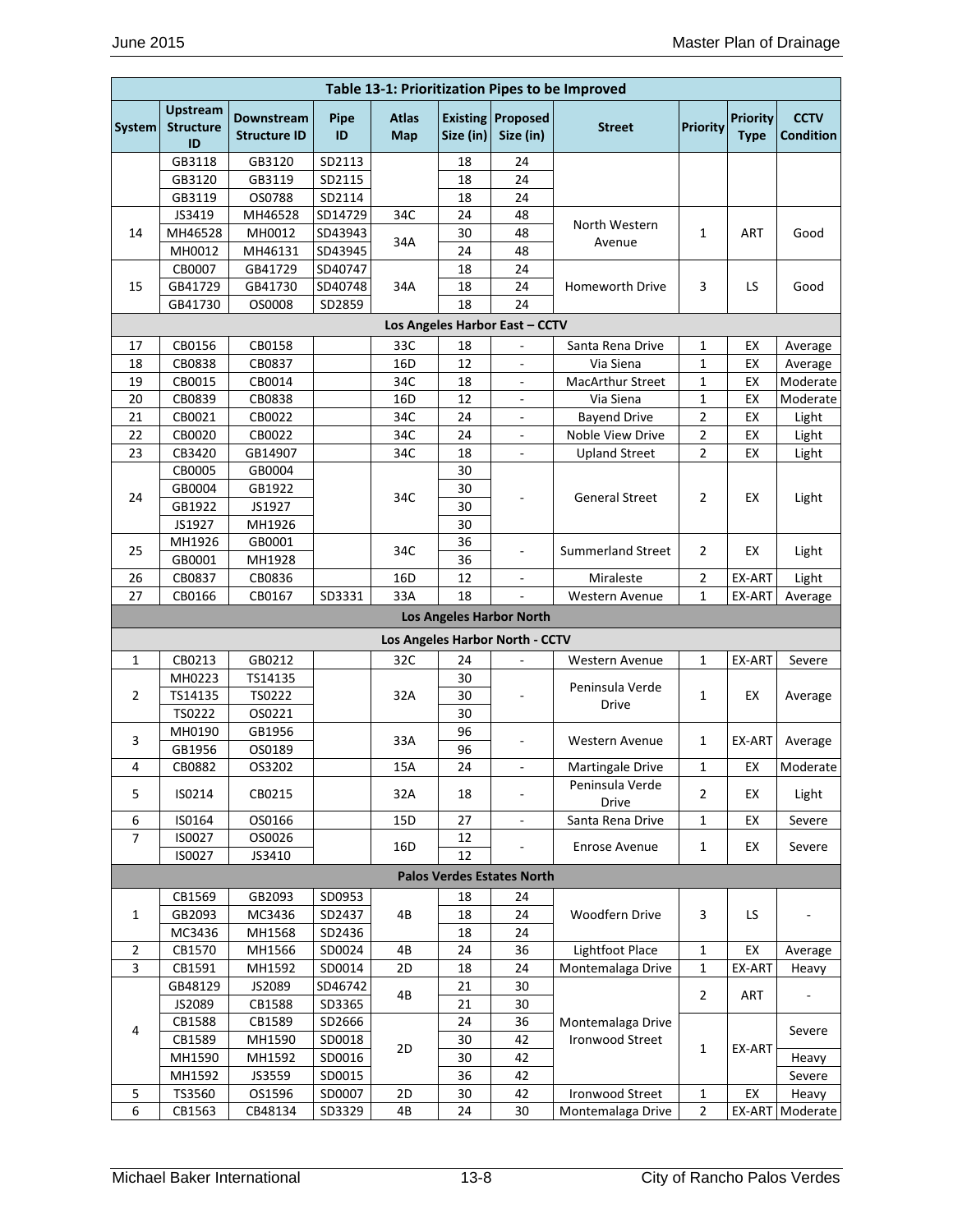|                | Table 13-1: Prioritization Pipes to be Improved |                                   |            |                     |                              |                                         |                         |                 |                                |                                 |
|----------------|-------------------------------------------------|-----------------------------------|------------|---------------------|------------------------------|-----------------------------------------|-------------------------|-----------------|--------------------------------|---------------------------------|
| System         | <b>Upstream</b><br><b>Structure</b><br>ID       | Downstream<br><b>Structure ID</b> | Pipe<br>ID | <b>Atlas</b><br>Map | Size (in)                    | <b>Existing Proposed</b><br>Size (in)   | <b>Street</b>           | <b>Priority</b> | <b>Priority</b><br><b>Type</b> | <b>CCTV</b><br><b>Condition</b> |
|                |                                                 |                                   |            |                     |                              | Palos Verdes Estates North - CCTV       |                         |                 |                                |                                 |
| 7              | CB1552                                          | CB1559                            |            | 5A                  | 24                           | $\overline{\phantom{a}}$                | Montemalaga Drive       | 1               | EX-ART                         | Heavy                           |
| 8              | CB2751                                          | CB2750                            |            | 4D                  | 24                           | $\overline{\phantom{a}}$                | <b>Basswood Avenue</b>  | 1               | EX                             | Moderate                        |
| 9              | CB2754                                          | CB2755                            |            | 5C                  | 24                           |                                         | <b>Basswood Avenue</b>  | 1               | EX                             | Moderate                        |
|                |                                                 |                                   |            |                     |                              | <b>Palos Verdes Estates West</b>        |                         |                 |                                |                                 |
| 1              | PC1250                                          | Node2106                          | SD-108     | 9B                  |                              | 18                                      | <b>Eddinghill Drive</b> | 3               | LS                             |                                 |
|                | Node2106                                        | CB1273                            | $ST-03$    |                     | $\overline{a}$               | 18                                      |                         |                 |                                |                                 |
|                | TS2931                                          | MH1582                            | SD2682     |                     | 30                           | 42                                      |                         |                 |                                |                                 |
| 2              | MH1582                                          | MH1583                            | SD2673     | 4C                  | 30                           | 36                                      | Granvia Altamira at     | 1               | EX-ART                         | Severe                          |
|                | MH1583                                          | MH2907                            | SD2671     |                     | 30                           | 36                                      | <b>Monero Drive</b>     |                 |                                |                                 |
|                | MH2907                                          | GB3037                            | SD3410     |                     | 30                           | 36                                      |                         |                 |                                |                                 |
|                |                                                 |                                   |            |                     |                              | <b>Palos Verdes Estates West - CCTV</b> |                         |                 |                                |                                 |
| 5              | CB1338                                          | JS28915                           |            | 8C                  | 36                           |                                         | Hawthorne               | 1               | EX-ART                         | Severe                          |
|                | JS28915                                         | MH1345                            |            |                     | 36                           |                                         | <b>Boulevard</b>        |                 |                                |                                 |
| 6              | CB1339                                          | GB2446                            |            | 8C                  | 36                           |                                         | Hawthorne               | 1               | EX-ART                         | Average                         |
|                | MH1345                                          | GB2446                            |            |                     | 36                           |                                         | <b>Boulevard</b>        |                 |                                |                                 |
| $\overline{7}$ | CB2713                                          | TS2714                            |            | 8D                  | 18                           |                                         | Via Costa Verde         | 1               | EX                             | Average                         |
|                | TS2714                                          | OS2715                            |            |                     | 18                           |                                         |                         |                 |                                |                                 |
| 8              | CB2728                                          | JS2730                            |            | 8D                  | 24                           | ä,                                      | Via Porto Grande        | 1               | EX                             | Moderate                        |
| 9              | CB1431                                          | JS28515                           |            | 12A                 | 18                           | $\overline{\phantom{a}}$                | Hawthorne<br>Boulevard  | 1               | EX-ART                         | Moderate                        |
| 10             | CB1251                                          | PC1250                            |            | 9B                  | 18                           |                                         | <b>Plainfield Drive</b> | 1               | EX                             | Heavy                           |
| 11             | CB1424                                          | GB2483                            |            | 8C                  | 18                           | $\overline{\phantom{a}}$                | Parklynn Drive          | 1               | EX                             | Heavy                           |
|                | GB2483                                          | MH2522                            |            |                     | 18                           |                                         |                         |                 |                                |                                 |
| 12             | JS2725                                          | MH2726                            |            | 8D                  | 24                           | ä,                                      | Via Malona              | 2               | EX                             | Light                           |
|                | MH2733                                          | JS2725                            |            |                     | 24                           |                                         |                         |                 |                                |                                 |
|                | MH2731<br>GB2732                                | MH2733<br>MH2731                  |            |                     | 24                           |                                         | Via Malona              |                 |                                |                                 |
| 13             | JS2730                                          | GB2732                            |            | 8D                  | 24<br>24                     |                                         |                         | 2               | EХ                             | Light                           |
| 14             | CB2729                                          | JS2730                            |            | 8D                  | 18                           | $\mathbf{r}$                            | Via Porto Grande        | 2               | EX                             | Light                           |
| 15             | CB1372                                          | OS1373                            |            | 16C                 | 18                           |                                         | Lomo Drive              | 2               | EX                             | Light                           |
|                |                                                 |                                   |            |                     |                              |                                         | Hawthorne               |                 |                                |                                 |
| 16             | CB1430                                          | MH1434                            |            | 12A                 | 24                           | $\overline{\phantom{a}}$                | Boulevard               | $\overline{2}$  | EX-ART                         | Light                           |
|                |                                                 |                                   |            |                     | <b>Rolling Hills Estates</b> |                                         |                         |                 |                                |                                 |
|                | GB3487                                          | JS3488                            | SD2519     |                     | 39                           | 48                                      |                         |                 |                                |                                 |
| 1              | JS3488                                          | MH3489                            | SD2517     | 13A                 | 39                           | 48                                      | Crestridge Road         | 1               | EX                             | Good                            |
|                | MH3489                                          | OS1015                            | SD2520     |                     | 36                           | 48                                      |                         | 1               | EX                             | Heavy                           |
|                | IS1014                                          | JS2683                            | SD2736     |                     | 24                           | 48                                      |                         |                 |                                |                                 |
| $\overline{2}$ | JS2683                                          | JS2684                            | SD2734     | 13A                 | 24                           | 48                                      | Middlecrest Road        | 3               | LS.                            | Good                            |
|                | JS2684                                          | OS1013                            | SD2731     |                     | 24                           | 48                                      |                         |                 |                                |                                 |
|                | JS2686                                          | MH1489                            | SD2687     | <b>7A</b>           | 21                           | 24                                      |                         | $\overline{2}$  | ART                            | Good                            |
|                | MH1489                                          | JS48136                           | SD2674     |                     | 21                           | 24                                      |                         |                 |                                |                                 |
|                | JS48136                                         | MH1521                            | SD46770    |                     | 21                           | 30                                      |                         |                 |                                |                                 |
|                | MH1521                                          | GB2490                            | SD1495     |                     | 24                           | 30                                      |                         |                 |                                |                                 |
|                | GB2490                                          | MH1513                            | SD1496     |                     | 27                           | 36                                      | Hawthorne               |                 |                                |                                 |
| 3              | MH1513                                          | MH1514                            | SD0039     |                     | 24                           | 36                                      | Boulevard               |                 |                                |                                 |
|                | MH1514                                          | JS2492                            | SD1498     | 5C                  | 24                           | 36                                      | Hawkhurst Drive         | 1               | EX-ART                         | Average                         |
|                | JS2492                                          | MH1515                            | SD1499     |                     | 24                           | 36                                      |                         |                 |                                |                                 |
|                | MH1515                                          | MH1516                            | SD0038     |                     | 24                           | 36                                      |                         |                 |                                |                                 |
|                | MH1516                                          | GB2493                            | SD1500     |                     | 24                           | 36                                      |                         |                 |                                |                                 |
|                | GB2493                                          | TS1522                            | SD1501     |                     | 24                           | 36                                      |                         |                 |                                |                                 |
|                | TS1522                                          | MH1523                            | SD0035     |                     | 30                           | 36                                      |                         |                 |                                |                                 |
| 4              | CB1452                                          | JS3297                            | SD2705     | $8\mathsf{B}$       | 24                           | 6X2                                     | Hawthorne               | $\mathbf 2$     | ART                            | $\Box$                          |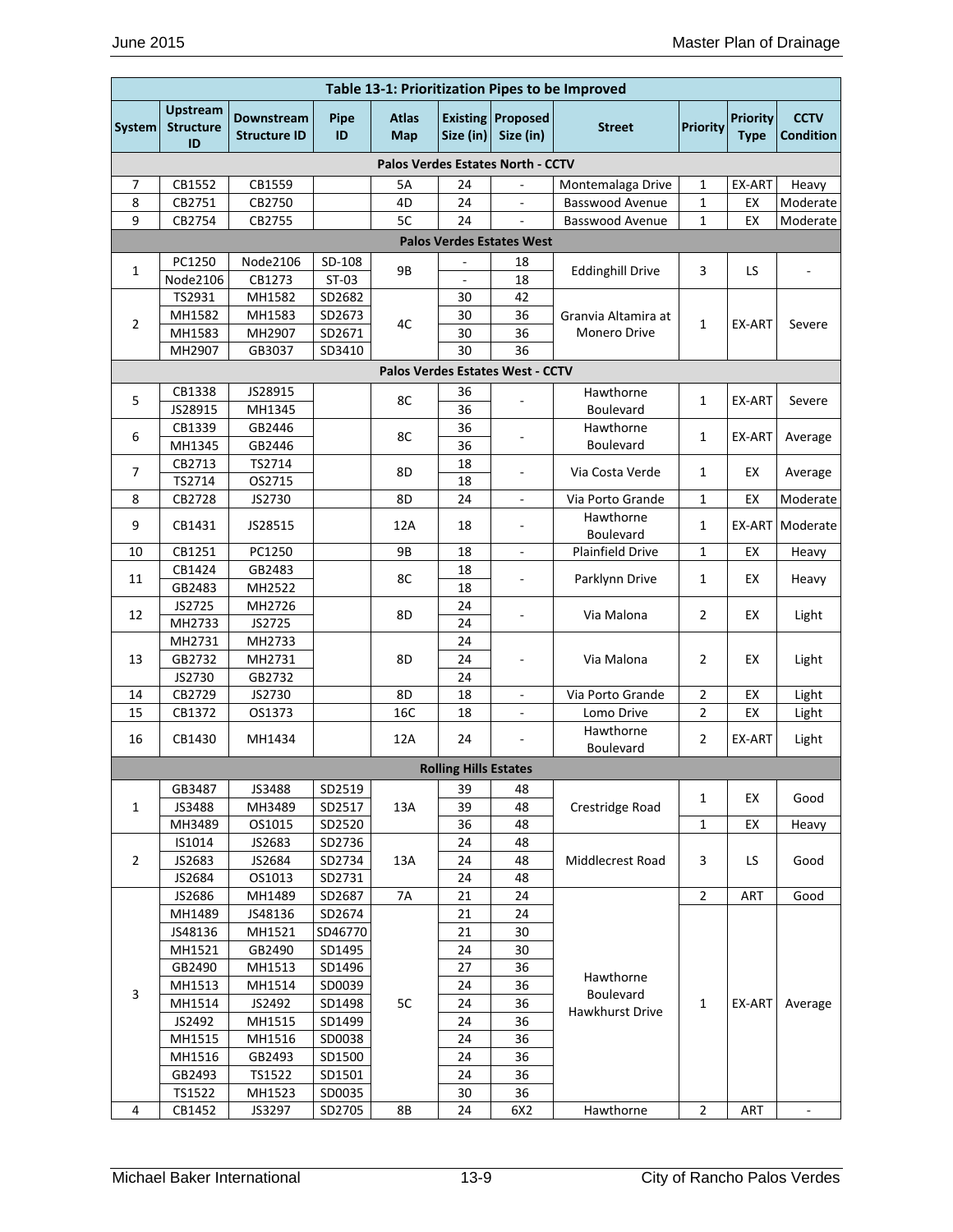|                |                                           |                                   |            |                     |           |                                       | Table 13-1: Prioritization Pipes to be Improved |                 |                                |                                 |
|----------------|-------------------------------------------|-----------------------------------|------------|---------------------|-----------|---------------------------------------|-------------------------------------------------|-----------------|--------------------------------|---------------------------------|
| <b>System</b>  | <b>Upstream</b><br><b>Structure</b><br>ID | Downstream<br><b>Structure ID</b> | Pipe<br>ID | <b>Atlas</b><br>Map | Size (in) | <b>Existing Proposed</b><br>Size (in) | <b>Street</b>                                   | <b>Priority</b> | <b>Priority</b><br><b>Type</b> | <b>CCTV</b><br><b>Condition</b> |
|                | JS3297                                    | MH3293                            | SD2279     |                     | 24        | 6X2                                   | Boulevard                                       |                 |                                |                                 |
|                | MH3293                                    | JS3295                            | SD2280     |                     | 24        | 6X2                                   |                                                 |                 |                                |                                 |
|                | TS3146                                    | CB3143                            | SD2136     |                     | 18        | 24                                    |                                                 |                 |                                |                                 |
| 5              | CB3143                                    | CB3144                            | SD2137     | 5C                  | 18        | 24                                    | Via de la Vis                                   | 1               | EX-PP                          | Severe                          |
|                | CB3144                                    | CB3145                            | SD2138     |                     | 18        | 24                                    | Shadow Wood                                     |                 |                                |                                 |
|                | CB3145                                    | OS1536                            | SD2139     |                     | 18        | 24                                    |                                                 |                 |                                |                                 |
| 6              | MC3434                                    | GB3435                            | SD2434     | 5C                  | 24        | 30                                    | Hawthorne                                       | $\mathbf{1}$    | EX-ART                         |                                 |
|                | GB3435                                    | OS1538                            | SD2435     |                     | 24        | 30                                    | Boulevard                                       |                 |                                | Severe                          |
|                | CB1465                                    | CB1467                            | SD0090     |                     | 18        | 30                                    |                                                 |                 |                                |                                 |
|                | CB1467                                    | CB1470                            | SD0088     |                     | 21        | 30                                    |                                                 |                 |                                |                                 |
|                | CB1470                                    | GB2385                            | SD1344     |                     | 27        | 30                                    |                                                 |                 |                                |                                 |
| $\overline{7}$ | GB2385                                    | JS2389                            | SD1348     | 7B                  | 27        | 30                                    | <b>Browndeer Lane</b>                           | 3               | LS.                            |                                 |
|                | JS2389                                    | GB1469                            | SD1349     |                     | 27        | 30                                    |                                                 |                 |                                |                                 |
|                | GB1469                                    | OS1468                            | SD1352     |                     | 27        | 30                                    |                                                 |                 |                                |                                 |
|                | JS2685                                    | GB1482                            | SD2438     |                     | 24        | 30                                    |                                                 |                 |                                |                                 |
|                | GB1482                                    | GB3437                            | SD2439     |                     | 24        | 36                                    |                                                 |                 |                                |                                 |
|                | GB3437                                    | GB3438                            | SD2440     |                     | 18        | 36                                    |                                                 |                 |                                |                                 |
| 8              | GB3438                                    | GB3439                            | SD2441     | <b>7B</b>           | 18        | 36                                    | <b>Browndeer Lane</b>                           | 3               | LS.                            |                                 |
|                | GB3439                                    | GB3440                            | SD2442     |                     | 18        | 36                                    |                                                 |                 |                                |                                 |
|                | GB3440                                    | GB3441                            | SD2443     |                     | 18        | 36                                    |                                                 |                 |                                |                                 |
|                | GB3441                                    | OS1481                            | SD2444     |                     | 18        | 36                                    |                                                 |                 |                                |                                 |
|                | MH1553                                    | MH1558                            | SD0021     |                     | 24        | 30                                    |                                                 |                 |                                |                                 |
| 9              | TS1557                                    | OS1556                            | SD0023     | 5A                  | 24        | 30                                    | <b>Ironwood Street</b>                          | 3               | LS                             | Good                            |
|                |                                           |                                   |            |                     |           | <b>Rolling Hills Estates - CCTV</b>   |                                                 |                 |                                |                                 |
| 10             | CB3447                                    | MH3399                            |            | 13A                 | 18        | ä,                                    | Crenshaw Boulevard                              | $\mathbf{1}$    | EX-ART                         | Severe                          |
|                | JS48534                                   | MH1006                            |            |                     | 30        |                                       |                                                 |                 |                                |                                 |
| 11             | JS3399                                    | JS48534                           |            | 13A                 | 30        |                                       | Crenshaw Boulevard                              | 1               | EX-ART                         | Average                         |
|                | CB1463                                    | MH3473                            |            |                     | 24        |                                       |                                                 |                 |                                |                                 |
| 12             | MH3473                                    | GB3474                            |            | 7D                  | 24        |                                       | Longhill Drive                                  | $\overline{2}$  | EX                             | Light                           |
|                | GB3474                                    | OS1464                            |            |                     | 24        |                                       |                                                 |                 |                                |                                 |
| 13             | CB1459                                    | CB1458                            |            | 7D                  | 18        | L.                                    | <b>Golden Arrow Drive</b>                       | $\overline{2}$  | EX                             | Light                           |
|                | CB1458                                    | MC3470                            |            |                     | 18        |                                       |                                                 |                 |                                |                                 |
|                | MC3470                                    | GB3471                            |            |                     | 18        |                                       |                                                 |                 |                                |                                 |
| 14             | GB3471                                    | GB3472                            |            | 7D                  | 18        | ÷,                                    | <b>Golden Arrow Drive</b>                       | $\overline{2}$  | EX                             | Light                           |
|                | GB3472                                    | OS1457                            |            |                     | 18        |                                       |                                                 |                 |                                |                                 |
| 15             | CB1017                                    | MH3489                            |            | 13A                 | 24        | $\overline{\phantom{a}}$              | Crestridge Road                                 | $\overline{2}$  | EX-ART                         | Light                           |

## **13.2 Capital Improvement Projects Schedule**

The recommended Capital Improvement Projects (CIP) were scheduled for the storm drain systems that were found to be deficient per the hydraulic analysis, using the criteria defined below.

- 1. Identified all projects within each priority classification: 1, 2 or 3.
- 2. Differentiated between two different types of projects:
	- a. Type I: storm drain systems that were classified as deficient systems per this MPD (capacity deficient).
	- b. Type II: storm drain systems that have capacity deficiencies and that have condition deficiencies per the CCTV inspection.
- 3. Type II projects were scheduled first.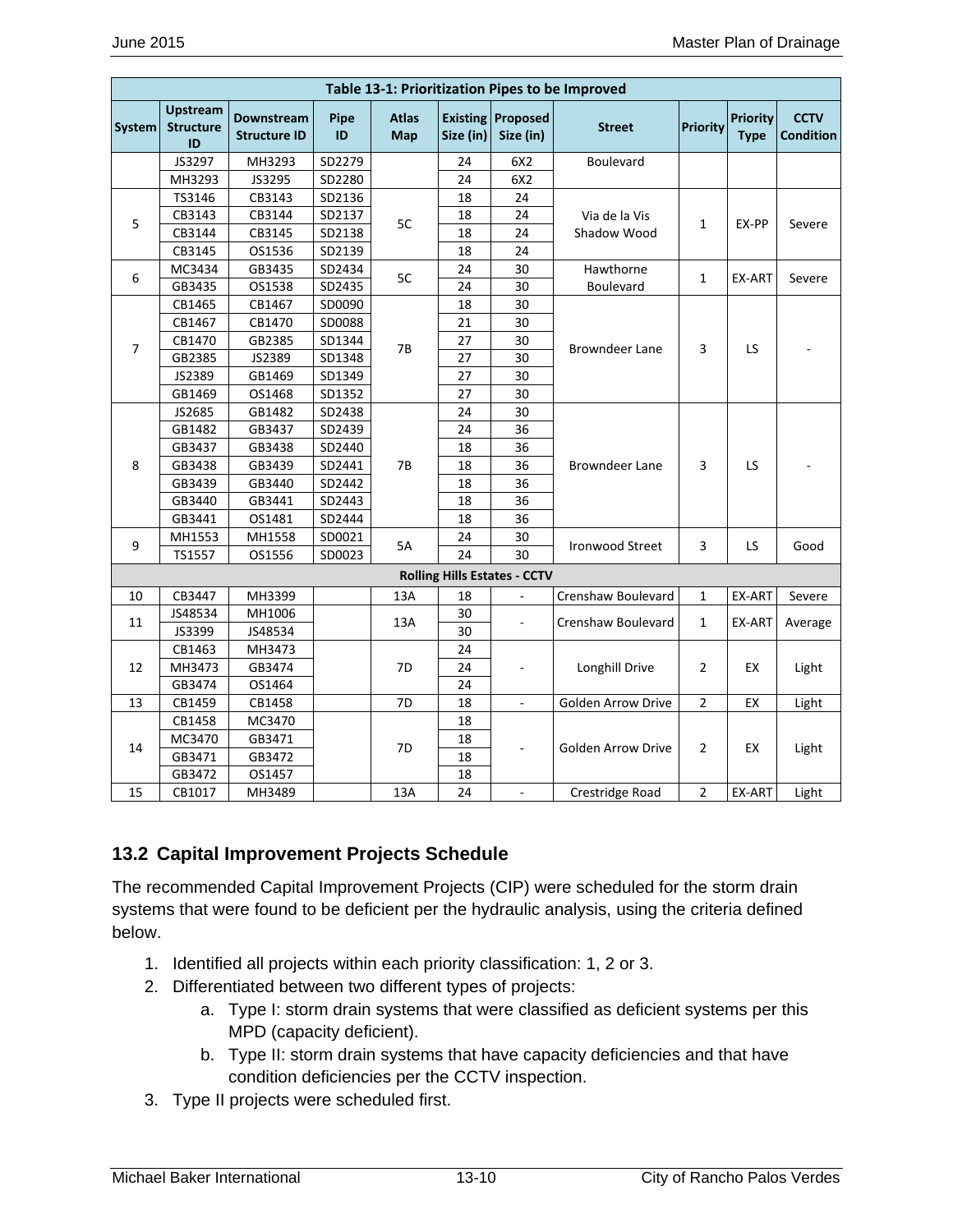- 4. Recognized the following project characteristics for risk assessment:
	- a. Located under an arterial street.
	- b. Calculated total tributary area to storm drain system.
	- c. Identified if there was a downstream deficient system.
- 5. Scheduled the project depending on the risk assessment criteria.

According to the City, collections from a storm drain user fee contribute around \$1.3 million annually. This fee expires in June of 2016. However, for this MPD, it is assumed the fee will be renewed. Using \$1.3 million per year as the fee revenue cap, the years highlighted in red will require identification of additional funding sources. Table 13-2 summarizes the CIP schedule cost per year and the priority ranks for storm drain systems to be improved in the given year. Recommended improvement projects priority 2 and 3 that are located downstream of a priority 1 project were schedule first.

|                | Table 13-2: CIP Schedule Summary |          |
|----------------|----------------------------------|----------|
| Year           | Cost                             | Priority |
| 1              | \$1,769,000.00                   | 1 & 2    |
| $\overline{2}$ | \$2,229,000.00                   | 1&2      |
| 3              | \$1,729,000.00                   | 1,2 & 3  |
| 4              | \$2,629,000.00                   | 1 & 3    |
| 5              | \$1,798,000.00                   | 2 & 3    |
| 6              | \$1,471,000.00                   | 2&3      |
| 7              | \$1,988,000.00                   | 3        |
| 8              | \$1,243,000.00                   | 3        |
| ٩              | \$1,507,000.00                   | 3        |
| 10             | \$1,251,000.00                   | 3        |
| <b>Total</b>   | \$17,614,000.00                  |          |

Tables 13-3, 13-4, and 13-5 summarize the schedule for projects considered priorities 1, 2 and 3, respectively.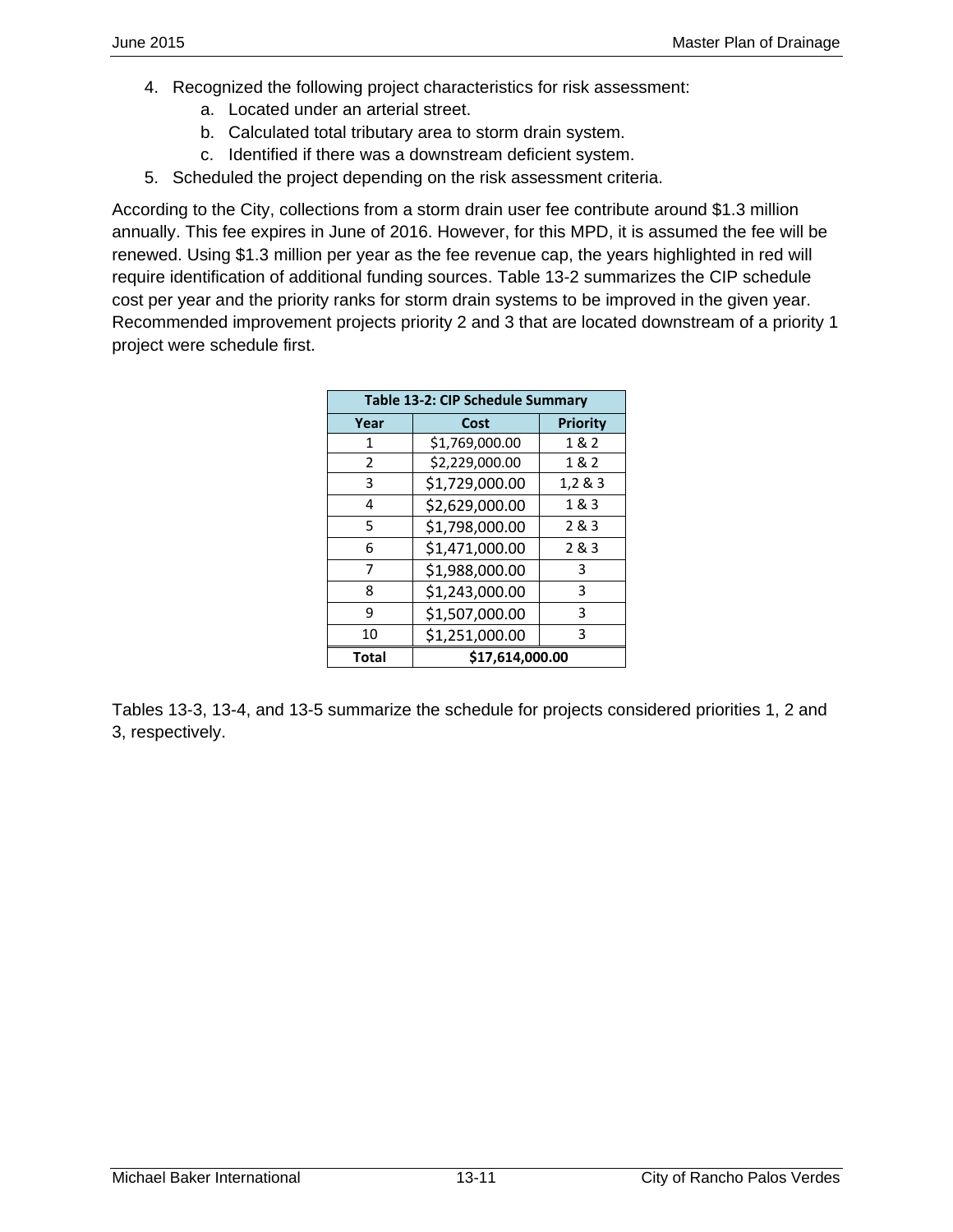|                 |                |                     |                     |              | Table 13-3: CIP Schedule Priority 1 Projects |                 |                     |                 |
|-----------------|----------------|---------------------|---------------------|--------------|----------------------------------------------|-----------------|---------------------|-----------------|
| <b>Drainage</b> | <b>System</b>  | <b>Upstream</b>     | Downstream          | <b>Atlas</b> | <b>Street</b>                                | <b>Priority</b> | <b>Project Cost</b> | Year            |
| Area            |                | <b>Structure ID</b> | <b>Structure ID</b> | <b>Map</b>   |                                              |                 |                     | <b>Schedule</b> |
|                 |                | MH1914              | JS45732             |              | Western                                      |                 |                     |                 |
| LAE             | $\overline{7}$ | JS45732             | JS45733             | 33C          | Avenue                                       | $\mathbf{1}$    |                     |                 |
|                 |                | JS45733             | MH2941              |              |                                              |                 | \$163,000.00        |                 |
|                 |                | CB1908              | MH3210              |              | Santa Rena                                   |                 |                     |                 |
| LAE             | $\mathbf{1}$   | MH3210              | GB3211              | 33C          | Drive Western                                | $\mathbf{1}$    |                     |                 |
|                 |                | GB3211              | JS3212              |              | Drive                                        |                 | \$181,000.00        |                 |
|                 | $\mathbf{3}$   | CB1591              | MH1592              | 2D           |                                              | $\mathbf{1}$    |                     |                 |
|                 |                | GB48129             | JS2089              | 4B           | Montemalaga                                  | $2*$            |                     |                 |
|                 |                | JS2089              | CB1588              |              | Drive                                        |                 |                     |                 |
|                 | $\overline{4}$ | CB1588              | CB1589              |              | Ironwood                                     |                 |                     |                 |
| <b>PVN</b>      |                | CB1589              | MH1590              | 2D           | Street                                       | $\mathbf{1}$    |                     |                 |
|                 |                | MH1590              | MH1592              |              |                                              |                 |                     |                 |
|                 |                | MH1592              | JS3559              |              |                                              |                 |                     |                 |
|                 | 5              | TS3560              | OS1596              | 2D           | Ironwood<br>Street                           | $\mathbf{1}$    | \$681,000.00        |                 |
|                 |                | TS2931              | MH1582              |              |                                              |                 |                     |                 |
|                 |                | MH1582              | MH1583              |              | Granvia                                      |                 |                     |                 |
| <b>PVW</b>      | $\overline{2}$ | MH1583              | MH2907              | 4C           | Altamira at                                  | $\mathbf 1$     |                     |                 |
|                 |                | MH2907              | GB3037              |              | Monero Drive                                 |                 | \$744,000.00        |                 |
|                 |                |                     |                     |              |                                              | <b>TOTAL</b>    | \$1,769,000.00      | 1               |
|                 |                | CB3456              | GB3458              |              | Palos Verdes                                 |                 |                     |                 |
|                 |                | GB3458              | TS19313             |              | Drive South at                               |                 |                     |                 |
| OSS             | 3              | TS19313             | JS4019              | 24C          | Pepertree                                    | $\mathbf 1$     |                     |                 |
|                 |                | JS4019              | OS19712             |              | Drive                                        |                 | \$811,000.00        |                 |
|                 |                | JS2686              | MH1489              |              |                                              | $2*$            |                     |                 |
|                 |                | MH1489              | JS48136             |              |                                              |                 |                     |                 |
|                 |                | JS48136             | MH1521              |              |                                              |                 |                     |                 |
|                 |                | MH1521              | GB2490              |              |                                              |                 |                     |                 |
|                 |                | GB2490              | MH1513              |              | Hawthorne                                    |                 |                     |                 |
|                 |                | MH1513              | MH1514              | 5C &         | Boulevard                                    |                 |                     |                 |
| <b>RHE</b>      | 3              | MH1514              | JS2492              | <b>7A</b>    | Hawkhurst                                    | 1               |                     |                 |
|                 |                | JS2492              | MH1515              |              | Drive                                        |                 |                     |                 |
|                 |                | MH1515              | MH1516              |              |                                              |                 |                     |                 |
|                 |                | MH1516              | GB2493              |              |                                              |                 |                     |                 |
|                 |                | GB2493              | TS1522              |              |                                              |                 |                     |                 |
|                 |                | TS1522              | MH1523              |              |                                              |                 | \$1,418,000.00      |                 |
|                 |                |                     |                     |              |                                              | <b>TOTAL</b>    | \$2,229,000.00      | $\overline{2}$  |
| <b>RHE</b>      | 6              | MC3434              | GB3435              | 5C           | Hawthorne                                    | $\mathbf{1}$    |                     |                 |
|                 |                | GB3435              | OS1538              |              | Boulevard                                    |                 | \$52,000.00         |                 |
|                 |                | TS3146              | CB3143              |              |                                              |                 |                     |                 |
| <b>RHE</b>      | 5              | CB3143              | CB3144              | 5C           | Via de la Vis                                | $\mathbf 1$     |                     |                 |
|                 |                | CB3144              | CB3145              |              | Shadow Wood                                  |                 |                     |                 |
|                 |                | CB3145              | OS1536              |              |                                              |                 | \$188,000.00        |                 |
| OSS             | $\mathbf{1}$   | CB0973              | CB0972              | 13C          | Amber Sky                                    | $\mathbf{1}$    |                     |                 |
|                 |                | CB0972              | MC0971              |              | Drive                                        |                 | \$90,000.00         |                 |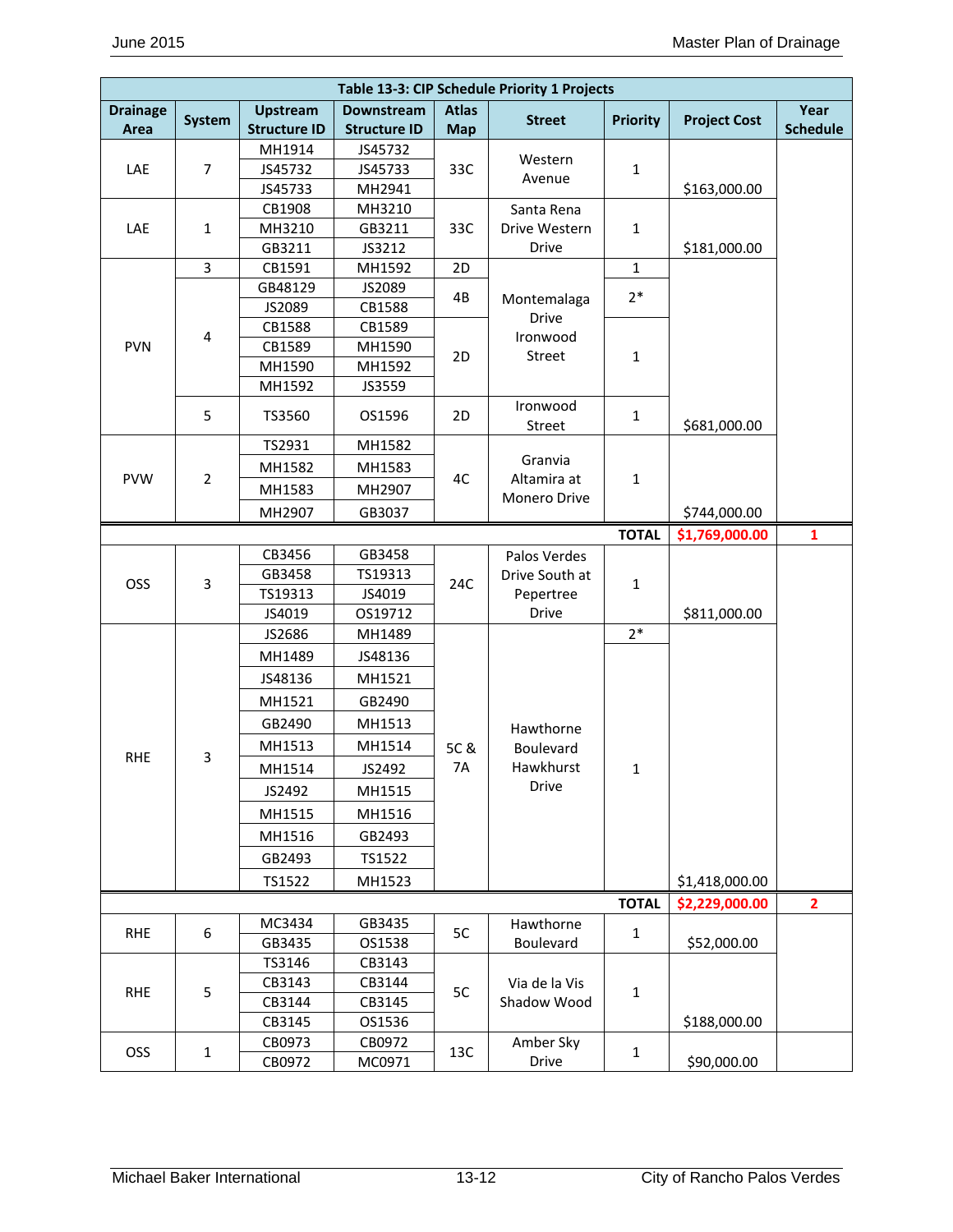|                         |                         |                                        |                                          |                            | Table 13-3: CIP Schedule Priority 1 Projects |                 |                     |                         |
|-------------------------|-------------------------|----------------------------------------|------------------------------------------|----------------------------|----------------------------------------------|-----------------|---------------------|-------------------------|
| <b>Drainage</b><br>Area | <b>System</b>           | <b>Upstream</b><br><b>Structure ID</b> | <b>Downstream</b><br><b>Structure ID</b> | <b>Atlas</b><br><b>Map</b> | <b>Street</b>                                | <b>Priority</b> | <b>Project Cost</b> | Year<br><b>Schedule</b> |
|                         |                         | IS1014                                 | JS2683                                   |                            |                                              |                 |                     |                         |
| <b>RHE</b>              | $\overline{2}$          | JS2683                                 | JS2684                                   | 13A                        | Middlecrest                                  | $3*$            |                     |                         |
|                         |                         | JS2684                                 | OS1013                                   |                            | Road                                         |                 | \$87,000.00         |                         |
| OSS                     | $\overline{2}$          | CB0977                                 | OS0976                                   | 13D                        | Oceanaire                                    |                 |                     |                         |
|                         |                         |                                        |                                          |                            | Drive                                        | 1               | \$68,000.00         |                         |
| <b>OWW</b>              | 5                       | GB3310                                 | JS3303                                   | $11C$                      | Rue La Fleur                                 | $\mathbf{1}$    | \$20,000.00         |                         |
| OSS                     | $\overline{\mathbf{4}}$ | IS54000                                | JS54001                                  | 24C                        | Palos Verdes                                 | $\mathbf{1}$    |                     |                         |
|                         |                         | JS54001                                | OS54002                                  |                            | Drive South                                  |                 | \$344,000.00        |                         |
|                         |                         | CB0389                                 | CB0411                                   |                            | Casilina Drive                               | $2*$            |                     |                         |
|                         |                         | CB0411                                 | GB0410                                   | 25D                        | and                                          |                 |                     |                         |
| <b>OSEA</b>             | $\overline{7}$          | GB0410                                 | GB2375                                   | &                          | Hawksmoor                                    | $\mathbf{1}$    |                     |                         |
|                         |                         | GB2375                                 | MH0409                                   | 26C                        | Drive                                        |                 |                     |                         |
|                         |                         | MH0409                                 | MH2371                                   |                            |                                              |                 | \$293,000.00        |                         |
|                         |                         | CB0254                                 | CB0253                                   |                            |                                              |                 |                     |                         |
| LAS                     | 5                       | CB0253                                 | CB0252                                   | 26B                        | Via Colinita                                 | $\mathbf{1}$    |                     |                         |
|                         |                         | CB0252                                 | OS0251                                   |                            |                                              |                 | \$236,000.00        |                         |
|                         |                         | CB0294                                 | CB0293                                   |                            |                                              | $3*$            |                     |                         |
| LAS                     | 4                       | CB0293                                 | GB0292                                   | 26 <sub>D</sub>            | Vista Mesa                                   |                 |                     |                         |
|                         |                         | GB0292                                 | GB1905                                   |                            | Drive                                        | $\mathbf 1$     |                     |                         |
|                         |                         | GB1905                                 | GB42524                                  |                            |                                              |                 | \$103,000.00        |                         |
|                         |                         | CB0247                                 | CB0250                                   |                            | Via Colinita                                 |                 |                     |                         |
| LAS                     | 6                       | CB0250                                 | CB0249                                   | 26B                        | Kingsridge                                   | $\mathbf{1}$    |                     |                         |
|                         |                         | CB0249                                 | OS0248                                   |                            | Road                                         |                 | \$248,000.00        |                         |
|                         |                         |                                        |                                          |                            |                                              |                 |                     |                         |
|                         |                         |                                        |                                          |                            |                                              | <b>TOTAL</b>    | \$1,729,000.00      | 3                       |
|                         |                         | GB3487                                 | JS3488                                   |                            |                                              |                 |                     |                         |
| <b>RHE</b>              | $\mathbf{1}$            | JS3488                                 | MH3489                                   | 13A                        | Crestridge                                   | $\mathbf{1}$    |                     |                         |
|                         |                         | MH3489                                 | OS1015                                   |                            | Road                                         |                 | \$270,000.00        |                         |
| <b>PVN</b>              | $\overline{2}$          | CB1570                                 | MH1566                                   | 4B                         | Lightfoot Place                              | $\mathbf{1}$    | \$111,000.00        |                         |
| LAS                     | 11                      | IS0235                                 | OS0232                                   | 26B                        | Via Colinita                                 | $3*$            | \$126,000.00        |                         |
|                         |                         | GB0819                                 | CB0820                                   |                            |                                              |                 |                     |                         |
| LAS                     | 9                       | CB0820                                 | CB0818                                   | 16C                        | <b>Knoll View</b>                            | 1               |                     |                         |
|                         |                         | CB0818                                 | OS0817                                   | &16D                       | <b>Drive</b>                                 |                 | \$411,000.00        |                         |
|                         |                         | CB0124                                 | CB0123                                   |                            |                                              | 1               |                     |                         |
|                         |                         | CB0123                                 | JS34128                                  |                            |                                              |                 |                     |                         |
|                         |                         | JS34128                                | GB34131                                  |                            |                                              |                 |                     |                         |
|                         |                         | GB34131                                | GB34132                                  |                            |                                              |                 |                     |                         |
| LAS                     | $\mathbf{1}$            | GB34132                                | JS34133                                  | 26C                        | Deluna Drive                                 | $3*$            |                     |                         |
|                         |                         | JS34133                                | GB34129                                  |                            |                                              |                 |                     |                         |
|                         |                         | GB34129                                | GB34130                                  |                            |                                              |                 |                     |                         |
|                         |                         | GB34130                                | OS0125                                   |                            |                                              |                 | \$156,000.00        |                         |
|                         |                         | JS1947                                 | JS1948                                   |                            |                                              |                 |                     |                         |
|                         |                         | JS1948                                 | JS3614                                   |                            |                                              |                 |                     |                         |
| <b>OSEA</b>             | 3                       | JS3614                                 | TS0514                                   | 28A                        | <b>Schooner Drive</b>                        | $\mathbf{1}$    |                     |                         |
|                         |                         | TS0514                                 | MH0489                                   |                            |                                              |                 |                     |                         |
|                         |                         | MH0489                                 | OS0513                                   |                            |                                              |                 | \$451,000.00        |                         |
|                         | 3                       | CB1189                                 | JS1186                                   | 11C                        |                                              | $3*$            |                     |                         |
|                         |                         | JS2675                                 | GB46942                                  |                            | Via Cambron                                  |                 |                     |                         |
| <b>OWW</b>              | 4                       | GB46942                                | MH1185                                   | 11C                        | Palos Verdes<br>Drive West                   | 1               |                     |                         |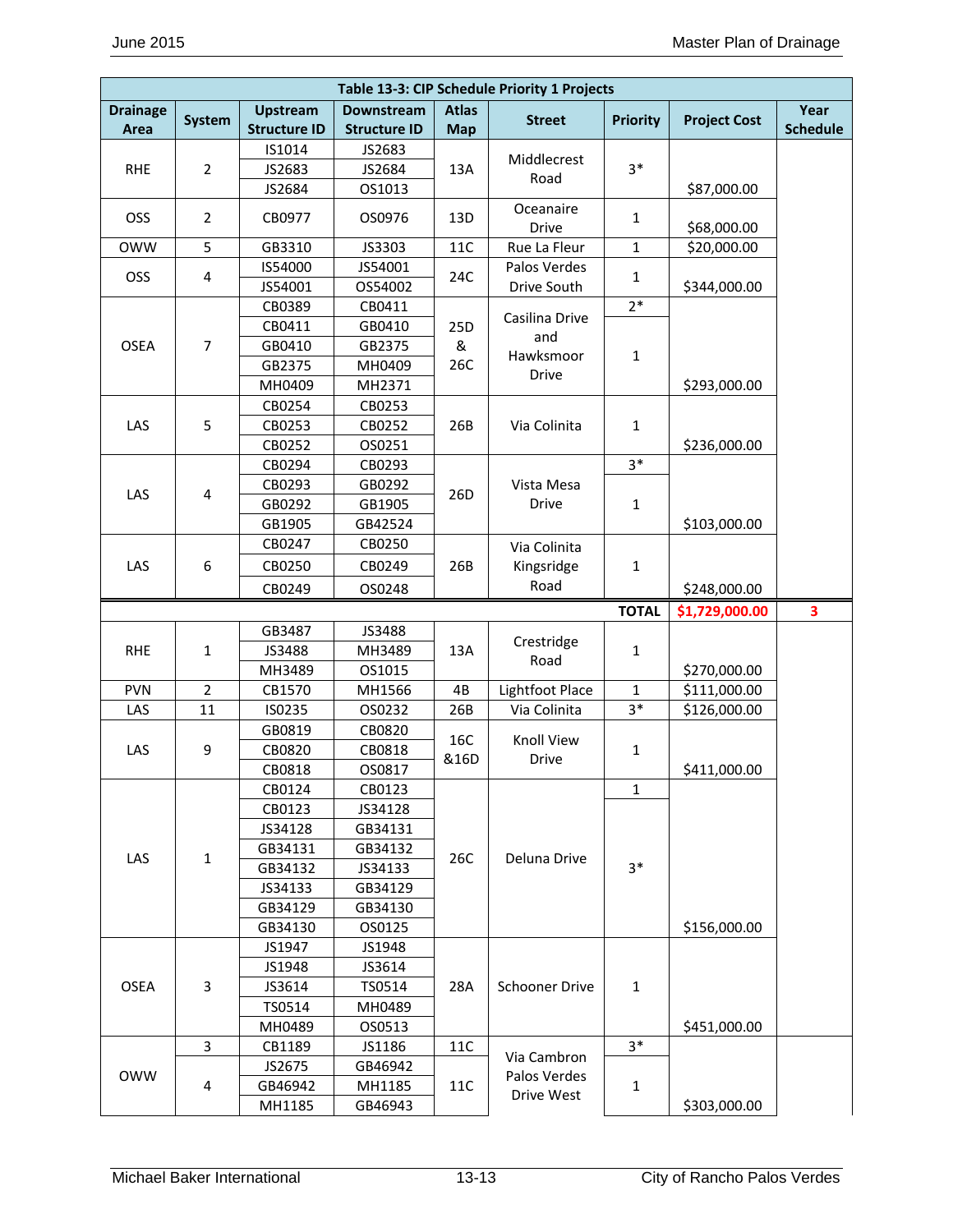| Table 13-3: CIP Schedule Priority 1 Projects |                                                                                 |                                        |                                          |                            |                             |                 |                     |                         |  |  |
|----------------------------------------------|---------------------------------------------------------------------------------|----------------------------------------|------------------------------------------|----------------------------|-----------------------------|-----------------|---------------------|-------------------------|--|--|
| <b>Drainage</b><br>Area                      | System                                                                          | <b>Upstream</b><br><b>Structure ID</b> | <b>Downstream</b><br><b>Structure ID</b> | <b>Atlas</b><br><b>Map</b> | <b>Street</b>               | <b>Priority</b> | <b>Project Cost</b> | Year<br><b>Schedule</b> |  |  |
|                                              |                                                                                 | GB46943                                | OS1184                                   |                            |                             |                 |                     |                         |  |  |
|                                              |                                                                                 | JS3419                                 | MH46528                                  | 34C                        | North Western               |                 |                     |                         |  |  |
| <b>LAE</b>                                   | 14                                                                              | MH46528                                | MH0012                                   | 34A                        | Avenue                      | 1               |                     |                         |  |  |
|                                              |                                                                                 | MH0012                                 | MH46131                                  |                            |                             |                 | \$532,000.00        |                         |  |  |
|                                              |                                                                                 | GB1743                                 | IS0549                                   |                            |                             |                 |                     |                         |  |  |
| <b>OSW</b>                                   | 1                                                                               | IS0549                                 | MH41325                                  | 22B                        | Palos Verdes<br>Drive South | 1               |                     |                         |  |  |
|                                              |                                                                                 | MH41325                                | MH13709                                  |                            |                             |                 | \$269,000.00        |                         |  |  |
| \$2,629,000.00<br><b>TOTAL</b><br>4          |                                                                                 |                                        |                                          |                            |                             |                 |                     |                         |  |  |
|                                              | *Projects scheduled first, because an upstream system is considered priority 1. |                                        |                                          |                            |                             |                 |                     |                         |  |  |

| Table 13-4: CIP Schedule Priority 2 Projects |                |                                        |                                   |                            |                      |                 |                     |                         |  |  |
|----------------------------------------------|----------------|----------------------------------------|-----------------------------------|----------------------------|----------------------|-----------------|---------------------|-------------------------|--|--|
| <b>Drainage</b><br>Area                      | System         | <b>Upstream</b><br><b>Structure ID</b> | Downstream<br><b>Structure ID</b> | <b>Atlas</b><br><b>Map</b> | <b>Street</b>        | <b>Priority</b> | <b>Project Cost</b> | Year<br><b>Schedule</b> |  |  |
| LAE                                          | 3              | CB3272                                 | CB3271                            | 15D                        | Golden Spur Lane     | $\overline{2}$  | \$24,000.00         |                         |  |  |
|                                              |                | CB0786                                 | CB0787                            |                            |                      | 3               |                     |                         |  |  |
|                                              |                | CB0787                                 | GB3118                            |                            |                      |                 |                     |                         |  |  |
| LAE                                          | 13             | GB3118                                 | GB3120                            | 16C                        | Crownview Drive      | $\overline{2}$  |                     |                         |  |  |
|                                              |                | GB3120                                 | GB3119                            |                            |                      |                 |                     |                         |  |  |
|                                              |                | GB3119                                 | OS0788                            |                            |                      |                 | \$145,000.00        |                         |  |  |
| <b>PVN</b>                                   | 6              | CB1563                                 | CB48134                           | 4B                         | Montemalaga<br>Drive | $\overline{2}$  | \$201,000.00        |                         |  |  |
|                                              |                | GB34124                                | MH0075                            |                            |                      |                 |                     |                         |  |  |
|                                              |                | MH0075                                 | JS0076                            |                            |                      |                 |                     |                         |  |  |
|                                              |                | JS0076                                 | MH0074                            |                            | Dianora Drive and    |                 |                     |                         |  |  |
|                                              |                | MH0074                                 | GB34125                           |                            |                      |                 |                     |                         |  |  |
| OSEB                                         | $\overline{2}$ | GB34125                                | GB34126                           | 26C                        | <b>Crest Road</b>    | $\overline{2}$  |                     |                         |  |  |
|                                              |                | GB34126                                | GB34127                           |                            |                      |                 |                     |                         |  |  |
|                                              |                | GB34127                                | MH0073                            |                            |                      |                 |                     |                         |  |  |
|                                              |                | MH0073                                 | CB0067                            |                            |                      |                 |                     |                         |  |  |
|                                              |                | CB0067                                 | OS0072                            |                            |                      |                 | \$274,000.00        |                         |  |  |
| <b>OSW</b>                                   | 5              | CB1065                                 | CB1064                            | 12D                        | Crest Road           | $\overline{2}$  |                     |                         |  |  |
|                                              |                | CB1064                                 | CB1063                            |                            |                      |                 | \$41,000.00         |                         |  |  |
|                                              |                | IS0095                                 | CB0093                            |                            |                      |                 |                     |                         |  |  |
| OSEB                                         | $\mathbf{1}$   | CB0093                                 | MH0094                            | 26A                        | <b>Crest Road</b>    | $\overline{2}$  |                     |                         |  |  |
|                                              |                | MH0094                                 | MH0092                            |                            |                      |                 |                     |                         |  |  |
|                                              |                | MH0092                                 | OS3564                            |                            |                      |                 | \$186,000.00        |                         |  |  |
|                                              |                | IS0967                                 | GB0333                            |                            |                      |                 |                     |                         |  |  |
| OSEB                                         | 3              | GB0333                                 | SD2322                            | 27A                        | Palos Verdes Drive   | $\overline{2}$  |                     |                         |  |  |
|                                              |                | SD2322                                 | TS2321                            |                            | East                 |                 |                     |                         |  |  |
|                                              |                | TS2321                                 | MH0332                            |                            |                      |                 | \$93,000.00         |                         |  |  |
|                                              |                | CB1452                                 | JS3297                            |                            |                      |                 |                     |                         |  |  |
| <b>RHE</b>                                   | 4              | JS3297                                 | MH3293                            | 8B                         | Hawthorne            | $\overline{2}$  |                     |                         |  |  |
|                                              |                | MH3293                                 | JS3295                            |                            | Boulevard            |                 | \$834,000.00        |                         |  |  |
|                                              |                |                                        |                                   |                            |                      | <b>TOTAL</b>    | \$1,798,000.00      | 5                       |  |  |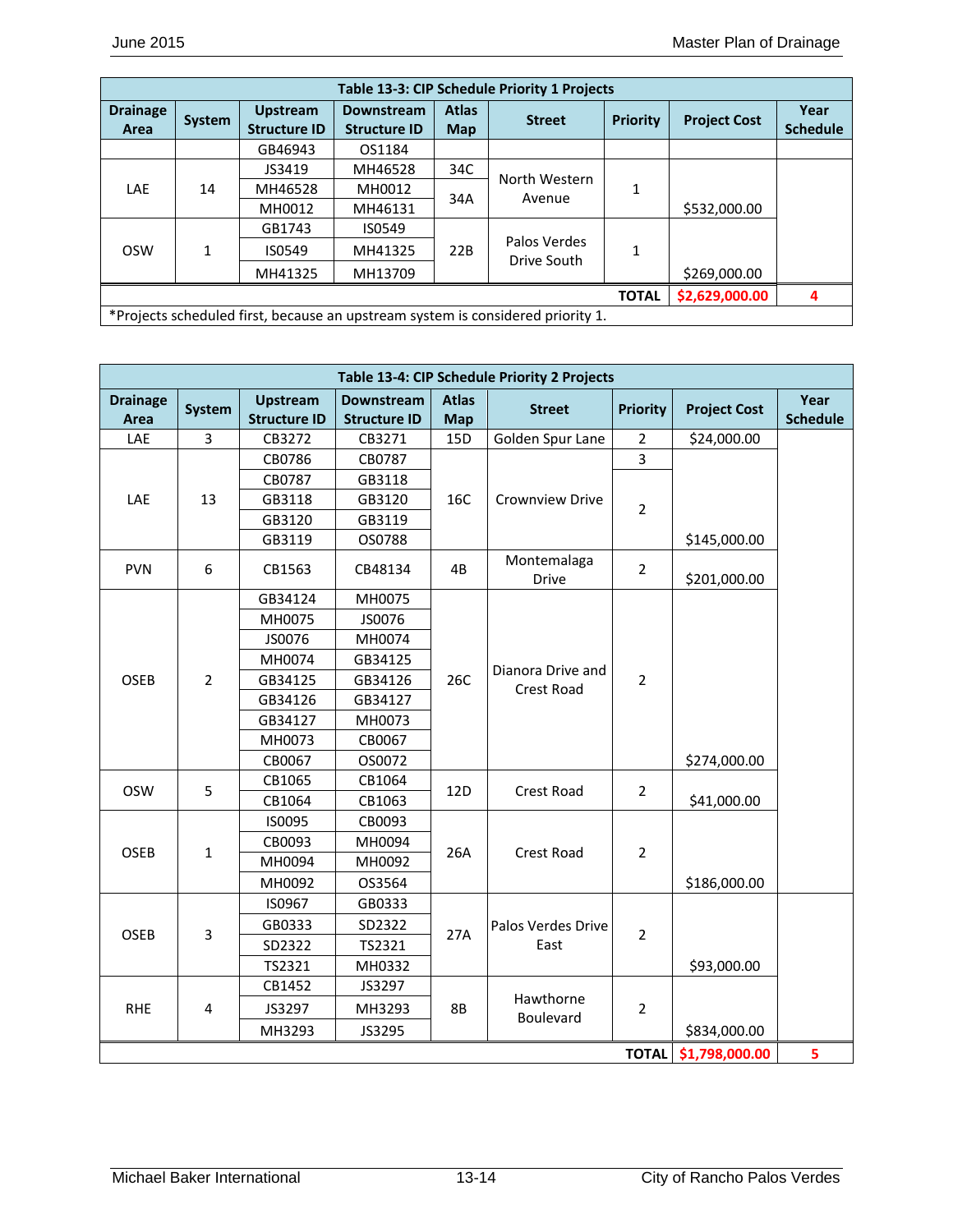| Table 13-4: CIP Schedule Priority 2 Projects |                |                                        |                                          |                            |                                             |                 |                     |                         |  |  |  |
|----------------------------------------------|----------------|----------------------------------------|------------------------------------------|----------------------------|---------------------------------------------|-----------------|---------------------|-------------------------|--|--|--|
| <b>Drainage</b><br>Area                      | System         | <b>Upstream</b><br><b>Structure ID</b> | <b>Downstream</b><br><b>Structure ID</b> | <b>Atlas</b><br><b>Map</b> | <b>Street</b>                               | <b>Priority</b> | <b>Project Cost</b> | Year<br><b>Schedule</b> |  |  |  |
|                                              |                | CB0552                                 | MH0554                                   |                            |                                             |                 |                     |                         |  |  |  |
|                                              |                | MH0554                                 | MH0553                                   | 22B                        | Palos Verdes Drive<br>South Terranea<br>Way |                 |                     |                         |  |  |  |
|                                              | 3              | MH0553                                 | MH25729                                  |                            |                                             |                 |                     |                         |  |  |  |
|                                              |                | MH25729                                | MH36518                                  |                            |                                             |                 |                     |                         |  |  |  |
| <b>OSW</b>                                   |                | MH36518                                | MH36519                                  | 22D                        |                                             | $\overline{2}$  |                     |                         |  |  |  |
|                                              |                | MH36519                                | MH25741                                  |                            |                                             |                 |                     |                         |  |  |  |
|                                              |                | MH25741                                | MH36520                                  |                            |                                             |                 |                     |                         |  |  |  |
|                                              |                | MH36520                                | MH25730                                  |                            |                                             |                 | \$619,000.00        |                         |  |  |  |
| <b>LAS</b>                                   | $\overline{2}$ | CB0058                                 | OS0059                                   | 26C                        | Palos Verdes Drive<br>East                  | 2               | \$49,000.00         |                         |  |  |  |
|                                              |                | <b>TOTAL</b>                           | \$668,000.00                             | 6                          |                                             |                 |                     |                         |  |  |  |

| Table 13-5: CIP Schedule Priority 3 Projects |                |                                        |                                          |                            |                                        |                         |                     |                         |  |  |
|----------------------------------------------|----------------|----------------------------------------|------------------------------------------|----------------------------|----------------------------------------|-------------------------|---------------------|-------------------------|--|--|
| <b>Drainage</b><br>Area                      | <b>System</b>  | <b>Upstream</b><br><b>Structure ID</b> | <b>Downstream</b><br><b>Structure ID</b> | <b>Atlas</b><br><b>Map</b> | <b>Street</b>                          | <b>Priority</b>         | <b>Project Cost</b> | Year<br><b>Schedule</b> |  |  |
| OSEB                                         | 4              | CB36128                                | CB36129                                  | 27A                        | Tarapaca Road                          | 3                       | \$60,000.00         |                         |  |  |
|                                              |                | TS7317                                 | MH1912                                   |                            |                                        |                         |                     |                         |  |  |
|                                              |                | MH1912                                 | GB1913                                   |                            |                                        |                         |                     |                         |  |  |
|                                              |                | GB1913                                 | GB1911                                   |                            |                                        |                         |                     |                         |  |  |
|                                              |                | GB1911                                 | MH0507                                   |                            |                                        |                         |                     |                         |  |  |
| <b>OSEA</b>                                  | $\mathbf{1}$   | MH0507                                 | GB1910                                   | 25C                        | <b>Dauntless Drive</b>                 | $\overline{3}$          |                     |                         |  |  |
|                                              |                | GB1910                                 | JS3425                                   |                            |                                        |                         |                     |                         |  |  |
|                                              |                | JS3425                                 | GB1909                                   |                            |                                        |                         |                     |                         |  |  |
|                                              |                | GB1909                                 | MH0516                                   |                            |                                        |                         | \$743,000.00        |                         |  |  |
|                                              |                |                                        |                                          |                            |                                        | <b>TOTAL</b>            | \$803,000.00        |                         |  |  |
|                                              |                |                                        |                                          |                            | <b>TOTAL YEAR 6 (Priority 2 and 3)</b> |                         | \$1,471,000.00      | $6\phantom{a}$          |  |  |
|                                              |                | GB1919                                 | GB0517                                   |                            |                                        |                         |                     |                         |  |  |
| <b>OSEA</b>                                  | $\overline{2}$ | GB0517                                 | JS1918                                   | 25C                        | Schooner Drive                         | $\overline{3}$          |                     |                         |  |  |
|                                              |                | JS1918                                 | MH0516                                   |                            |                                        |                         | \$311,000.00        |                         |  |  |
| <b>OWW</b>                                   | $\overline{2}$ | MH1191                                 | GB32121                                  | 11C                        | <b>Berry Hill Drive</b>                | $\overline{\mathbf{3}}$ | \$92,000.00         |                         |  |  |
| <b>OSEA</b>                                  | 6              | GB4914                                 | OS4031                                   | 24D                        | Seawall Road                           | 3                       | \$253,000.00        |                         |  |  |
|                                              |                | <b>IS0858</b>                          | GB3403                                   |                            |                                        |                         |                     |                         |  |  |
|                                              |                | GB3403                                 | MH0857                                   |                            |                                        |                         |                     |                         |  |  |
|                                              |                | MH0857                                 | GB3401                                   |                            |                                        |                         |                     |                         |  |  |
| LAE                                          | 5              | GB3401                                 | CB0856                                   | 16B                        | Via Canada                             | 3                       |                     |                         |  |  |
|                                              |                | CB0856                                 | GB0855                                   |                            |                                        |                         |                     |                         |  |  |
|                                              |                | GB0855                                 | GB0854                                   |                            |                                        |                         |                     |                         |  |  |
|                                              |                | GB0854                                 | OS3402                                   |                            |                                        |                         | \$229,000.00        |                         |  |  |
| <b>OSW</b>                                   | $\overline{2}$ | MH0675                                 | GB0674                                   | 23B                        | Arrowroot Lane                         | 3                       |                     |                         |  |  |
|                                              |                | GB0674                                 | OS0673                                   |                            |                                        |                         | \$281,000.00        |                         |  |  |
|                                              |                | JS2685                                 | GB1482                                   |                            |                                        |                         |                     |                         |  |  |
|                                              |                | GB1482                                 | GB3437                                   |                            |                                        |                         |                     |                         |  |  |
|                                              |                | GB3437                                 | GB3438                                   |                            | Browndeer                              |                         |                     |                         |  |  |
| <b>RHE</b>                                   | 8              | GB3438                                 | GB3439                                   | <b>7B</b>                  | Lane                                   | $\overline{3}$          |                     |                         |  |  |
|                                              |                | GB3439                                 | GB3440                                   |                            |                                        |                         |                     |                         |  |  |
|                                              |                | GB3440                                 | GB3441                                   |                            |                                        |                         | \$222,000.00        |                         |  |  |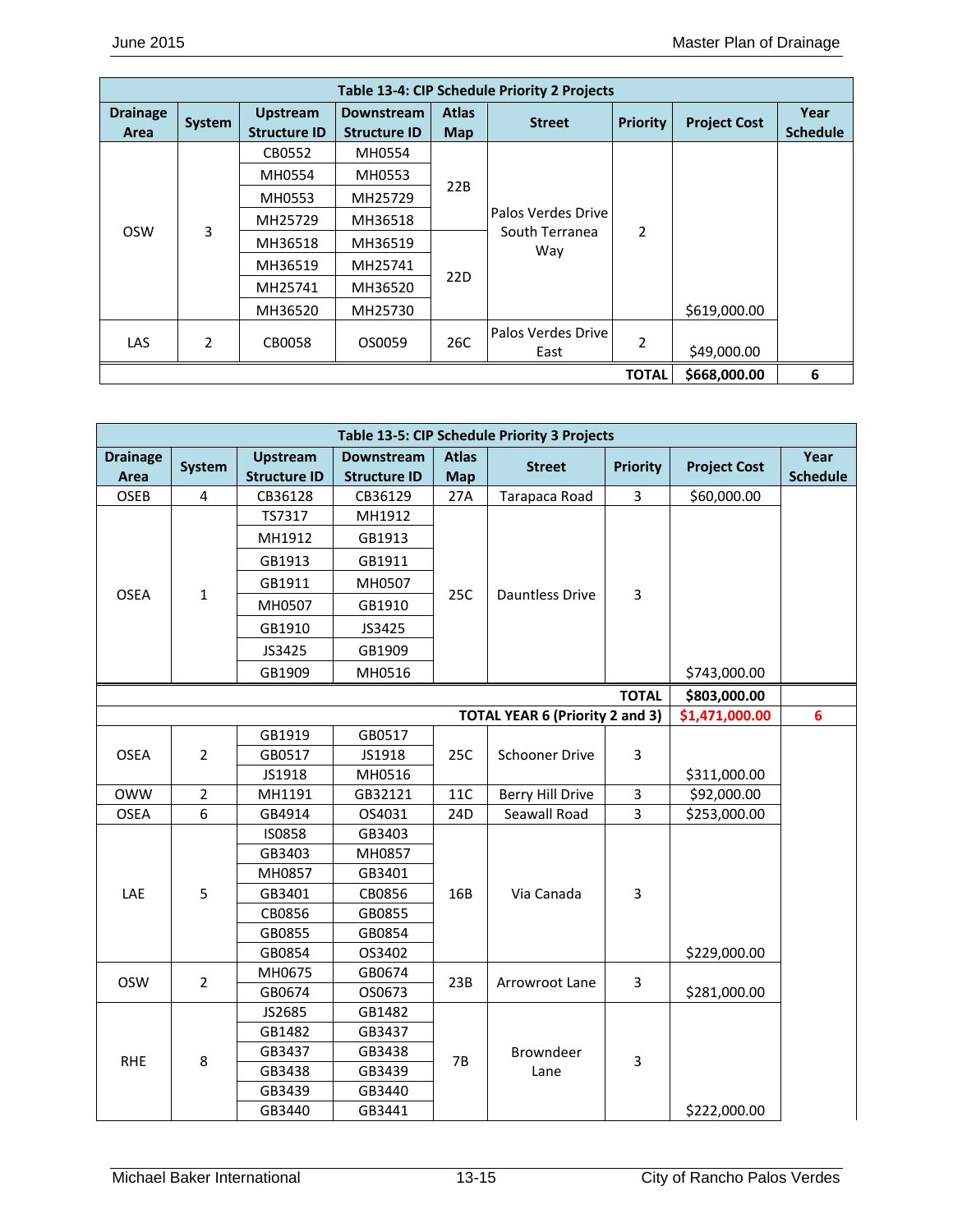| Table 13-5: CIP Schedule Priority 3 Projects |                |                     |                     |              |                       |                         |                     |                         |  |  |
|----------------------------------------------|----------------|---------------------|---------------------|--------------|-----------------------|-------------------------|---------------------|-------------------------|--|--|
| <b>Drainage</b>                              | <b>System</b>  | <b>Upstream</b>     | <b>Downstream</b>   | <b>Atlas</b> | <b>Street</b>         | <b>Priority</b>         | <b>Project Cost</b> | Year                    |  |  |
| Area                                         |                | <b>Structure ID</b> | <b>Structure ID</b> | <b>Map</b>   |                       |                         |                     | <b>Schedule</b>         |  |  |
|                                              |                | GB3441              | OS1481              |              |                       |                         |                     |                         |  |  |
|                                              |                | GB2310              | GB1207              |              |                       |                         |                     |                         |  |  |
| <b>OWW</b>                                   | $\mathbf{1}$   | GB1207              | GB2309              | 11C          | Via Borica            | $\overline{3}$          |                     |                         |  |  |
|                                              |                | GB2309              | GB2308              |              |                       |                         |                     |                         |  |  |
|                                              |                | GB2308              | MH2306              |              |                       |                         | \$127,000.00        |                         |  |  |
| <b>OWW</b>                                   | 6              | IS0632              | CB0735              | 20B          | Alta Vista Drive      | 3                       | \$473,000.00        |                         |  |  |
|                                              |                |                     |                     |              |                       | <b>TOTAL</b>            | \$1,988,000.00      | $\overline{\mathbf{z}}$ |  |  |
|                                              |                | CB1465              | CB1467              |              |                       |                         |                     |                         |  |  |
|                                              |                | CB1467              | CB1470              |              |                       |                         |                     |                         |  |  |
|                                              |                | CB1470              | GB2385              |              | Browndeer             |                         |                     |                         |  |  |
| <b>RHE</b>                                   | $\overline{7}$ | GB2385              | JS2389              | 7B           | Lane                  | 3                       |                     |                         |  |  |
|                                              |                | JS2389              | GB1469              |              |                       |                         |                     |                         |  |  |
|                                              |                | GB1469              | OS1468              |              |                       |                         | \$145,000.00        |                         |  |  |
|                                              | 9              |                     |                     |              | <b>Rocking Horse</b>  | $\overline{3}$          |                     |                         |  |  |
| LAE                                          |                | IS0915              | OS0916              | 15D          | Road                  |                         | \$61,000.00         |                         |  |  |
| <b>RHE</b>                                   | 9              | MH1553              | MH1558              | 5A           | Ironwood              | $\overline{\mathbf{3}}$ |                     |                         |  |  |
|                                              |                | TS1557              | OS1556              |              | Street                |                         | \$344,000.00        |                         |  |  |
|                                              | 6              | CB0127              | CB0128              |              |                       |                         |                     |                         |  |  |
|                                              |                | CB0128              | GB52139             | 34A          | <b>Beecham Drive</b>  | $\overline{3}$          |                     |                         |  |  |
| LAE                                          |                | GB52139             | GB52140             | 33C          |                       |                         |                     |                         |  |  |
|                                              |                | GB52140             | GB0129              |              |                       |                         | \$162,000.00        |                         |  |  |
|                                              |                | CB0814              | CB0815              |              |                       |                         |                     |                         |  |  |
|                                              |                | CB0815              | GB3110              | 16C          |                       |                         |                     |                         |  |  |
|                                              |                | GB3110              | GB3111              |              | Crownview             | $\overline{\mathbf{3}}$ |                     |                         |  |  |
| LAS                                          | 8              | GB3111              | GB3113              |              | Drive                 |                         |                     |                         |  |  |
|                                              |                | GB3113              | GB3112              | 16D          |                       |                         |                     |                         |  |  |
|                                              |                | GB3112              | OS0816              |              |                       |                         | \$205,000.00        |                         |  |  |
|                                              |                | CB0785              | JS2704              |              | Grandpoint            |                         |                     |                         |  |  |
| LAS                                          | 7              | JS2704              | OS0783              | 16C          | Lane at               | $\overline{3}$          |                     |                         |  |  |
|                                              |                |                     |                     |              | <b>Highpoint Road</b> |                         | \$102,000.00        |                         |  |  |
|                                              |                | <b>IS0876</b>       | CB0877              |              | Palos Verdes          |                         |                     |                         |  |  |
| LAE                                          | $\overline{2}$ | CB0877              | CB0875              | 16A          | Drive East            | $\overline{3}$          |                     |                         |  |  |
|                                              |                | CB0875              | OS0872              |              |                       |                         | \$109,000.00        |                         |  |  |
|                                              |                | CB0834              | CB0833              |              |                       |                         |                     |                         |  |  |
| LAS                                          | 10             | CB0833              | CB0832              | 16D          | Via Siena             | $\overline{\mathbf{3}}$ |                     |                         |  |  |
|                                              |                | CB0832              | OS0831              |              |                       |                         | \$115,000.00        |                         |  |  |
|                                              |                |                     |                     |              |                       | <b>TOTAL</b>            | \$1,243,000.00      | 8                       |  |  |

|            |    | IS0029   | GB3414   |     |                         |   |              |
|------------|----|----------|----------|-----|-------------------------|---|--------------|
| <b>LAE</b> | 10 | GB3414   | JS34133  | 16D | North Enrose            | 3 |              |
|            |    | JS34133  | GB3415   |     | Avenue                  |   |              |
|            |    | GB3415   | OS0028   |     |                         |   | \$548,000.00 |
| <b>LAE</b> | 12 | IS0027   | JS3410   | 16D | North Enrose            | 3 |              |
|            |    | JS3410   | OS0026   |     | Avenue                  |   | \$399,000.00 |
| <b>PVW</b> |    | PC1250   | Node2106 |     | <b>Eddinghill Drive</b> | 3 |              |
|            | 1  | Node2106 | CB1273   | 9B  |                         |   | \$286,000.00 |
|            |    | CB0007   | GB41729  |     | Homeworth               |   |              |
| <b>LAE</b> | 15 | GB41729  | GB41730  | 34A | <b>Drive</b>            | 3 |              |
|            |    | GB41730  | OS0008   |     |                         |   | \$93,000.00  |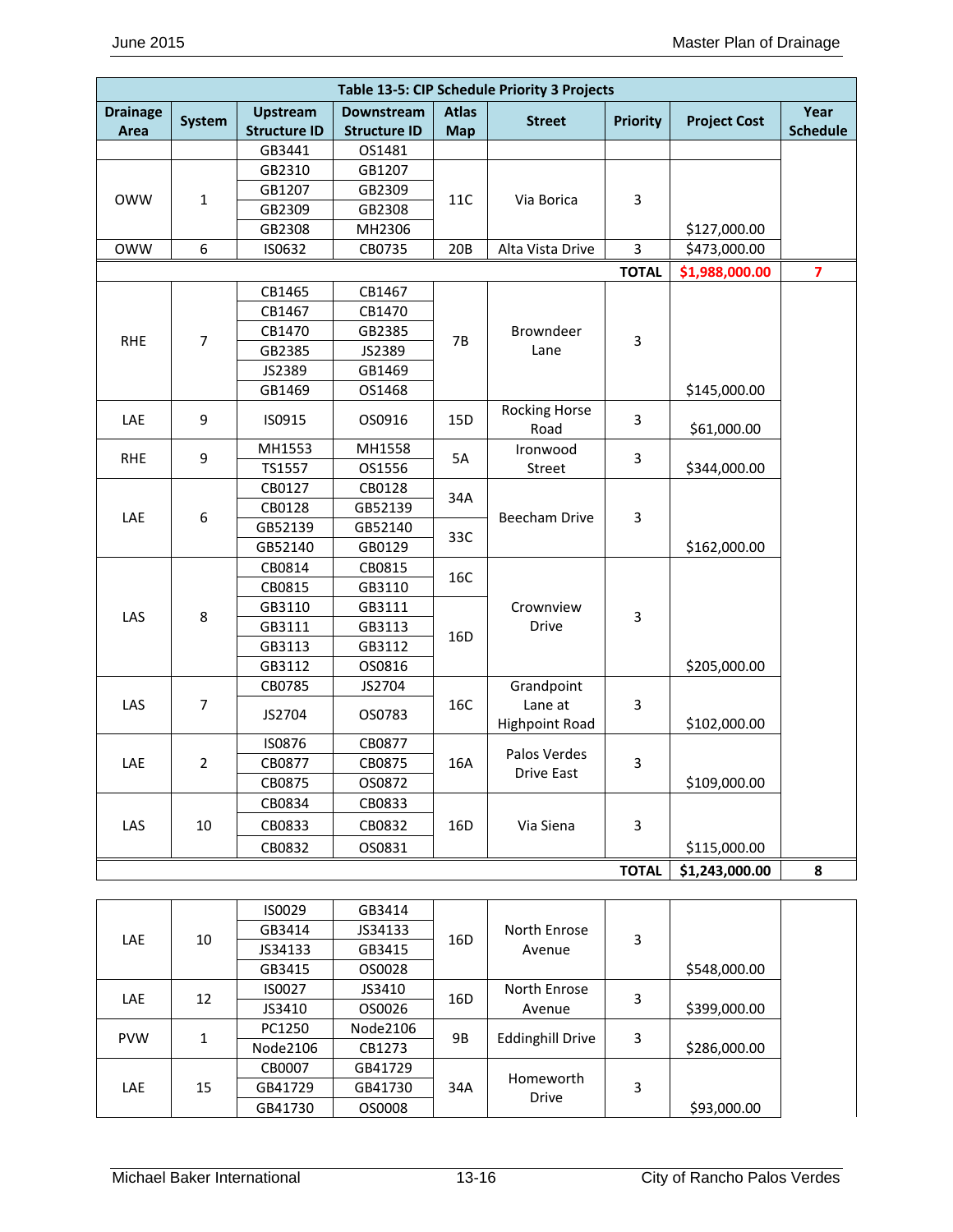| <b>Table 13-5: CIP Schedule Priority 3 Projects</b> |               |                     |                     |              |               |                 |                     |                 |  |  |
|-----------------------------------------------------|---------------|---------------------|---------------------|--------------|---------------|-----------------|---------------------|-----------------|--|--|
| <b>Drainage</b>                                     | <b>System</b> | <b>Upstream</b>     | <b>Downstream</b>   | <b>Atlas</b> | <b>Street</b> | <b>Priority</b> | <b>Project Cost</b> | Year            |  |  |
| Area                                                |               | <b>Structure ID</b> | <b>Structure ID</b> | Map          |               |                 |                     | <b>Schedule</b> |  |  |
|                                                     |               | CB0864              | JS0865              |              |               |                 |                     |                 |  |  |
| LAE                                                 | 8             | JS0865              | OS0866              | 16B          | Via Canada    |                 | \$181,000.00        |                 |  |  |
|                                                     |               |                     |                     |              |               | <b>TOTAL</b>    | \$1,507,000.00      |                 |  |  |

|                  |              | GB2648  | GB2649  |                 |                            |              |                |    |
|------------------|--------------|---------|---------|-----------------|----------------------------|--------------|----------------|----|
| <b>OSEA</b><br>4 |              | GB2649  | JS2650  | 25D             | Ganado Drive               | 3            |                |    |
|                  |              | JS2650  | GB0418  |                 |                            |              |                |    |
|                  |              | GB0418  | OS0417  |                 |                            |              | \$107,000.00   |    |
|                  |              | CB3134  | GB3135  |                 |                            |              |                |    |
| <b>OSEA</b>      | 5            | GB3135  | GB3137  | 28A             | Maritime Road              | 3            |                |    |
|                  |              | GB3137  | GB3136  |                 |                            |              |                |    |
|                  |              | GB3136  | OS3138  |                 |                            |              | \$89,000.00    |    |
|                  |              | IS40930 | JS25771 |                 |                            |              |                |    |
|                  |              | JS25771 | MH36522 |                 |                            |              |                |    |
| <b>OSW</b>       | 4            | MH36522 | MH36523 | 22D             | Terranea Way               | 3            |                |    |
|                  |              | MH36523 | MH36521 |                 |                            |              |                |    |
|                  |              | MH36521 | MH25770 | 4B              |                            |              | \$288,000.00   |    |
|                  |              | CB1569  | GB2093  |                 | Woodfern                   |              |                |    |
| <b>PVN</b>       | $\mathbf{1}$ | GB2093  | MC3436  |                 | <b>Drive</b>               | 3            |                |    |
|                  |              | MC3436  | MH1568  |                 |                            |              | \$80,000.00    |    |
| LAE              | 11           | JS3411  | JS34128 | 16 <sub>D</sub> | North Enrose               | 3            |                |    |
|                  |              | JS34128 | OS0024  |                 | Avenue                     |              | \$502,000.00   |    |
| LAE              | 4            | CB0851  | TS0852  | 16B             | Via Canada                 | 3            | \$55,000.00    |    |
|                  |              | CB0053  | CB0054  |                 |                            |              |                |    |
|                  |              | CB0054  | GB1904  |                 |                            |              |                |    |
| LAS              | 3            | GB1904  | GB1902  | 26C             | Santa Luna<br><b>Drive</b> | 3            |                |    |
|                  |              | GB1902  | GB1903  |                 |                            |              |                |    |
|                  |              | GB1903  | OS0055  |                 |                            |              | \$130,000.00   |    |
|                  |              |         |         |                 |                            | <b>TOTAL</b> | \$1,251,000.00 | 10 |